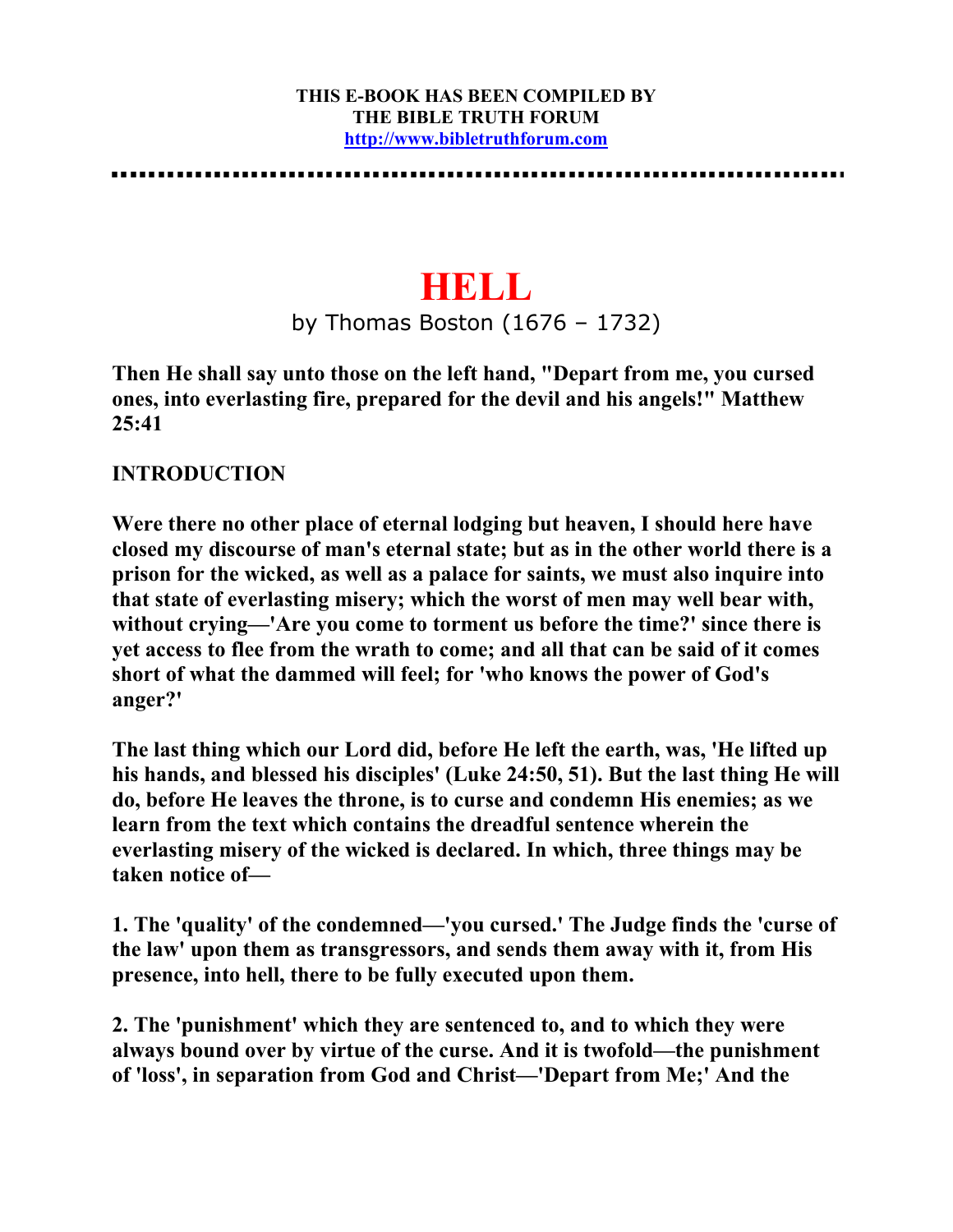**punishment of 'sense'—in most poignant and extreme torments—Depart from Me 'into fire.'** 

**3. The 'aggravations' of their torments—a. They are ready for them, they are not to expect a moment's respite. The fire is prepared and ready to catch hold of those who are thrown into it.** 

**b. They will have the society of devils in their torments, being shut up with them in hell. They must depart into the same fire, prepared for Beelzebub, the prince of devils, and his angels; namely, other reprobate angels who fell with him, and became devils. It is said to be prepared for them; because the demons sinned and were condemned to hell before man sinned.** 

**This speaks further terror to the damned, that they must go into the same torments, and place of torment, with the devil and his angels. They hearkened to his temptations, and they must partake in his torments—his works they would do, and they must receive the wages, which is death.** 

**In this life they joined with devils, in malice against God and Christ, and the way of holiness. And in eternity, they must lodge with them.** 

**Thus all the goats shall be shut up together—for that name is common to devils and wicked men, in Scripture (Lev. 17:7), where the word rendered devils properly signifies hairy ones, or goats, in the shape of which creatures, devils delighted much to appear to their worshipers.** 

**c. The last aggravation of their torment is the eternal duration thereof; they must depart into 'everlasting' fire. This is what puts the top-stone upon their misery, namely, that it shall never have an end.** 

# **DOCTRINE—THE WICKED SHALL BE SHUT UP UNDER THE CURSE OF GOD, IN EVERLASTING MISERY, WITH THE DEVILS IN HELL!**

**After having proved that there shall be a resurrection of the body and a general judgment, I think it is not needful to insist on proving the truth of future punishment. The same conscience there is in men of a future judgment, bears witness also of the truth of future punishment. (And that the punishment of the damned shall not be annihilation, or a reducing them to nothing, will be clear in the progress of our discourse.) In treating of this awful subject I shall inquire into these four things—**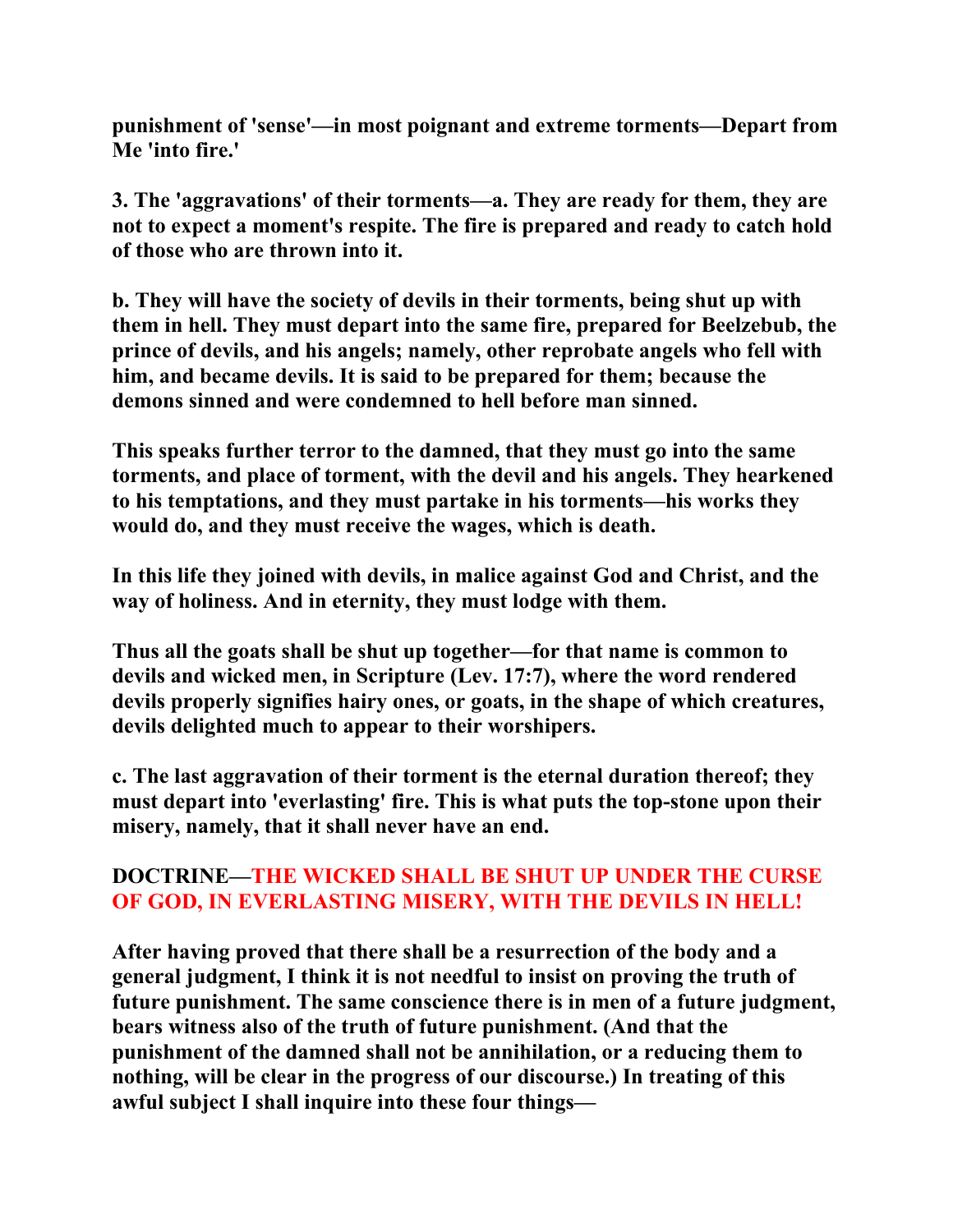- **I. The curse under which the damned shall be shut up.**
- **II. Their misery under that curse.**
- **III. Their society with devils in this miserable state.**

**IV. The eternity of the whole.** 

## **I. THE "CURSE" UNDER WHICH THE DAMMED SHALL BE SHUT UP IN HELL—**

**It is the terrible sentence of the law by which they are bound over to the wrath of God, as transgressors. This curse does not first come upon them when standing before the tribunal to receive their sentence; but they were born under it, they led their lives under it in this world, they died under it, and rose with it out of their graves. And the Judge finding the curse upon them, sends them away with it into the pit, where it shall lie on them through all the ages of eternity.** 

**By nature all men are under the curse. But it is removed from the elect by virtue of their union with Christ. It abides on the rest of sinful mankind, and by it they are devoted to destruction, and separated to evil.** 

**Thus shall the damned forever be persons devoted to destruction! separate and set apart from the rest of mankind, unto evil, as vessels of wrath! set up as marks for the arrows of divine wrath! and made the common receptacle and shore of eternal vengeance!** 

**This curse has its first-fruits on earth, which are a pledge of the whole lump that is to follow. Hence it is, that temporal and eternal miseries on the enemies of God, are sometimes included under one and the same expression in the threatening. What is that judicial blindness to which many are given up, 'whom the god of this world has blinded' (2 Cor. 4:4), but the first fruits of hell and of the curse? Their sun is going down at noon-day, their darkness increasing, as if it would not stop until it issue in utter darkness.** 

**Many a lash in the dark, does conscience give the wicked, which the world does not hear of—and what is that but the never-dying worm already begun to gnaw them? And there is not one of these but they may call it Joseph, for 'the Lord shall add another'; or rather Gad, for 'a troop comes.'** 

**These drops of wrath are terrible forebodings of the full shower which is to follow. Sometimes they are given up to their vile affections, that they have no more command over them (Rom. 1:26). So their lusts grow up more and more**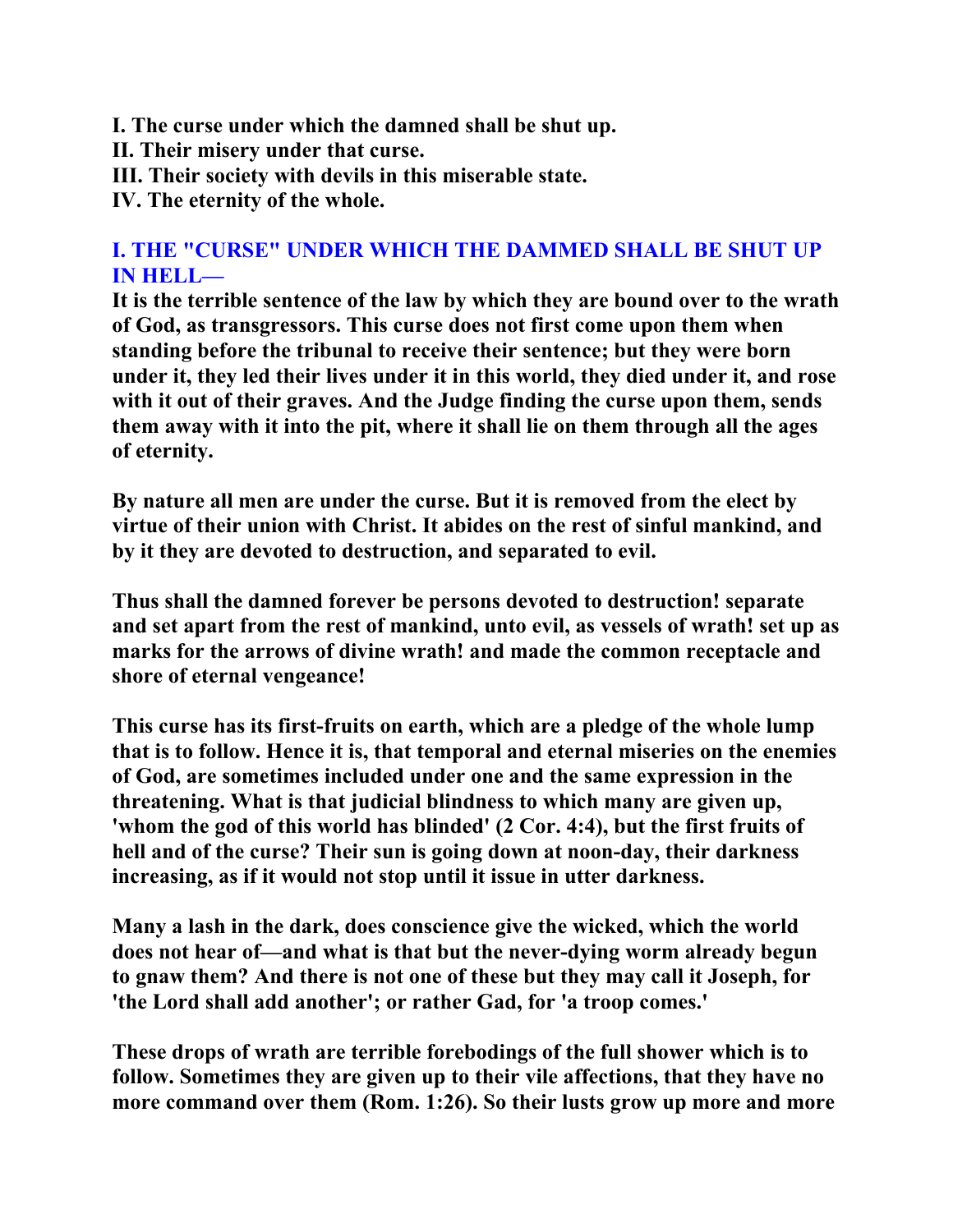**towards perfection, if I may so speak.** 

**As in heaven grace comes to its perfection, so in hell sin arrives at its highest pitch; and as sin is thus advancing upon the man, he is the nearer and likelier to hell.** 

**There are three things that have a fearful aspect here—** 

**1. When everything that might do good to men's souls, is blasted to them; so that their blessings are cursed—sermons, prayers, admonitions, and reproofs, which are powerful towards others, are quite ineffectual to them.** 

**2. When men go on in sinning still, in the face of plain rebukes from the Lord, in ordinances and providences. God meets them with rods in the way of their sin, as it were striking them back; yet they rush forward. What can be more like hell, where the Lord is always smiting and the damned always sinning against Him?** 

**3. When everything in one's lot is turned into fuel for one's lusts. Thus, adversity and prosperity, poverty and wealth, the lack of ordinances and the enjoyment of them, do all but nourish the corruptions of many. Their vicious stomachs corrupt whatever they receive, and all does but increase noxious humors.** 

**But the full harvest follows, in that misery which they shall forever lie under in hell; that wrath which, by virtue of the curse, shall come upon them to the uttermost—which is the curse fully executed. This black cloud opens upon them, and the terrible thunderbolt strikes them, by that dreadful voice from the throne, 'Depart from me, you cursed', which will give the whole wicked world a dismal view of what is in the bosom of the curse.** 

**1. It is a voice of extreme indignation and wrath, a furious rebuke from the Lion of the tribe of Judah! His looks will be most terrible to them; His eyes will cast flames of fire on them; and His words will pierce their hearts, like envenomed arrows! When He will thus speak them out of His presence for ever, and by His word chase them away from before the throne, they will see how keenly wrath burns in His heart, against them for their sins!** 

**2. It is a voice of extreme disdain and contempt from the Lord. Time was when they were pitied, admonished to pity themselves, and to be the Lord's; yet they despised Him, they would have none of Him—but now they shall be**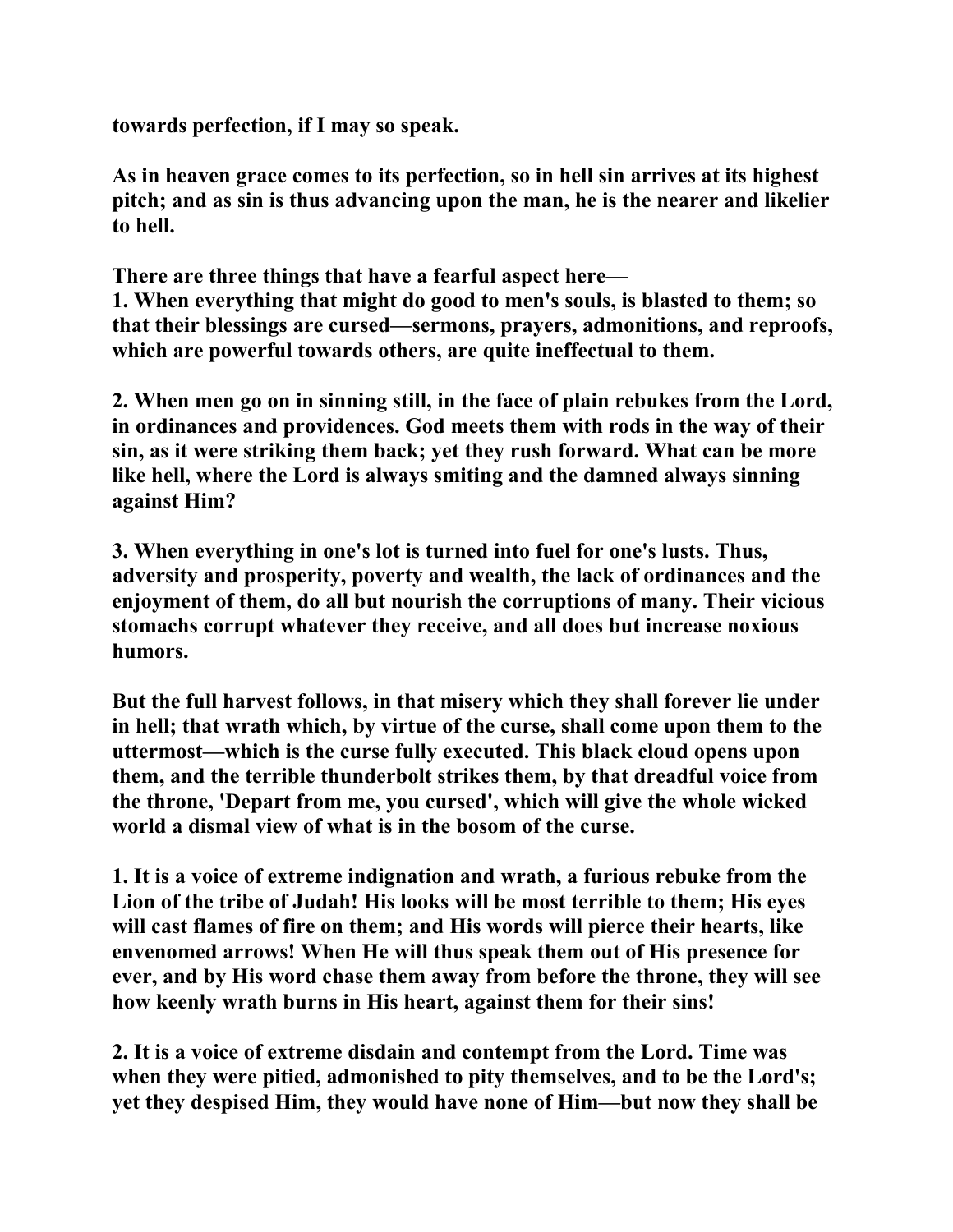**buried out of His sight, under everlasting contempt!** 

**3. It is a voice of extreme hatred. Hereby the Lord shuts them out of His affections of love and mercy. 'Depart, you cursed.' I cannot endure to look at you; there is not one purpose of good to you in My heart; nor shall you ever hear one word more of hope from Me.** 

**4. It is a voice of eternal rejection from the Lord. He commands them to be gone and so casts them off forever. Thus the doors of heaven are shut against them; the gulf is fixed between them and it, and they are driven to the pit.** 

**Now, were they to cry with all possible earnestness—'Lord, Lord, open to us;' they will hear nothing but—'Depart, depart you cursed ones.' Thus shall the dammed be shut up under the curse.** 

**Application—Let all those who being yet in their natural state, are under the curse, consider this, and flee to Jesus Christ in time, that they may be delivered from it. How can you sleep in that state, being under the curse!** 

**Jesus Christ is 'now' saying unto you—'Come you cursed, I will take the curse from off you, and give you the blessing.' The waters of the sanctuary are now running, to heal the cursed ground; take heed to improve them for that end to your own souls, and fear it as hell to get no spiritual advantage thereby.** 

**Remember that 'the miry places,' which are neither sea nor dry land, are a fit emblem of hypocrites; 'and the marshes,' that neither breed fish, nor bear trees, but the waters of the sanctuary leave them, as they find them, in their barrenness, 'shall not be healed,' seeing they spurn the only remedy. 'They shall be given to salt,'—left under eternal barrenness, set up for the monuments of the wrath of God, and concluded forever under the curse! (Ezek. 47:11).** 

**Let all CURSERS consider this, whose mouths are filled with cursing themselves and others. He who 'clothes himself with cursing,' shall find the curse 'come into his affections like water, and oil into his bones' (Ps. 109:18), if repentance prevent it not. He shall get all his imprecations against himself fully answered, in the day wherein he stands before the tribunal of God—and shall find the killing weight of the curse of God, which he now makes light of.** 

**II. THE MISERY OF THE DAMNED, under that curse—** 

**It is a misery which the tongues of men and angels cannot sufficiently express.**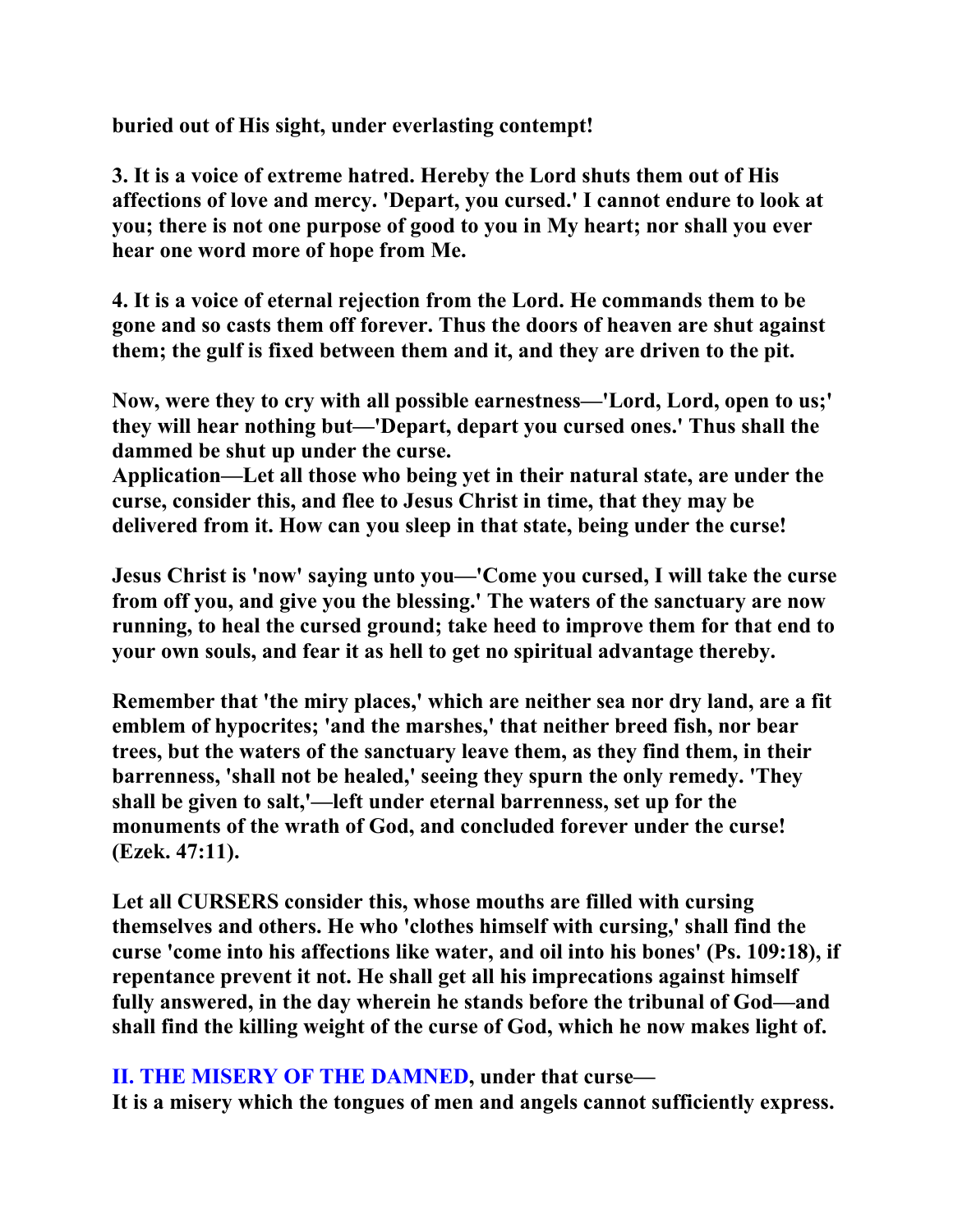**God always acts like Himself—as no favors can be compared to His, so also His wrath and terrors are without a parallel.** 

**As the saints in heaven are advanced to the highest pitch of happiness, so the damned in hell arrive at the height of misery.** 

**Two things here I shall soberly inquire into—the punishment of 'loss', and the punishment of 'sense', in hell. But since these also are such things as eye has not seen, nor ear heard, we must, as geographers do, leave a large void for the unknown land, which that day will discover.** 

**A. THE PUNISHMENT OF 'LOSS' WHICH THE DAMNED SHALL UNDERGO IS SEPARATION FROM THE LORD. 'Depart from me, you cursed.' This will be a stone upon their grave's mouth, as 'the talent of lead' (Zech. 5:7,8), that will hold them down forever.** 

**They shall be eternally separated from God and Christ. Christ is the way to the Father—but the way, as for them, shall be everlastingly blocked up. The bridge shall be drawn, and the great gulf fixed; so shall they be shut up in a state of eternal separation from God the Father, Son, and Holy Spirit.** 

**They will be 'locally' separated from the man Christ and shall never come into the seat of the blessed, where He appears in His glory; but they will be cast out into outer darkness (Mt. 22:13).** 

**They cannot indeed be locally separated from God, they cannot be in a place where He is not; since He is, and will be present everywhere—'If I make my bed in hell,' says the psalmist, 'behold you are there' (Psalm 139:8). But they shall be miserable beyond expression, in a 'relative' separation from God. Though He will be present in the very center of their souls, (if I may so express it), while they are wrapped up in fiery flames, in utter darkness—it shall only be to feed them with the vinegar of His wrath, and to punish them with the emanations of His revenging justice.** 

**They shall never more taste of His goodness and bounty, nor have the least glimpse of hope from Him. They will see His heart to be absolutely alienated from them, and that it cannot be favorable towards them; that they are the party against whom the Lord will have indignation forever. They shall be deprived of the glorious presence and enjoyment of God—they shall have no part in the beatific vision; nor see anything in God towards them but one**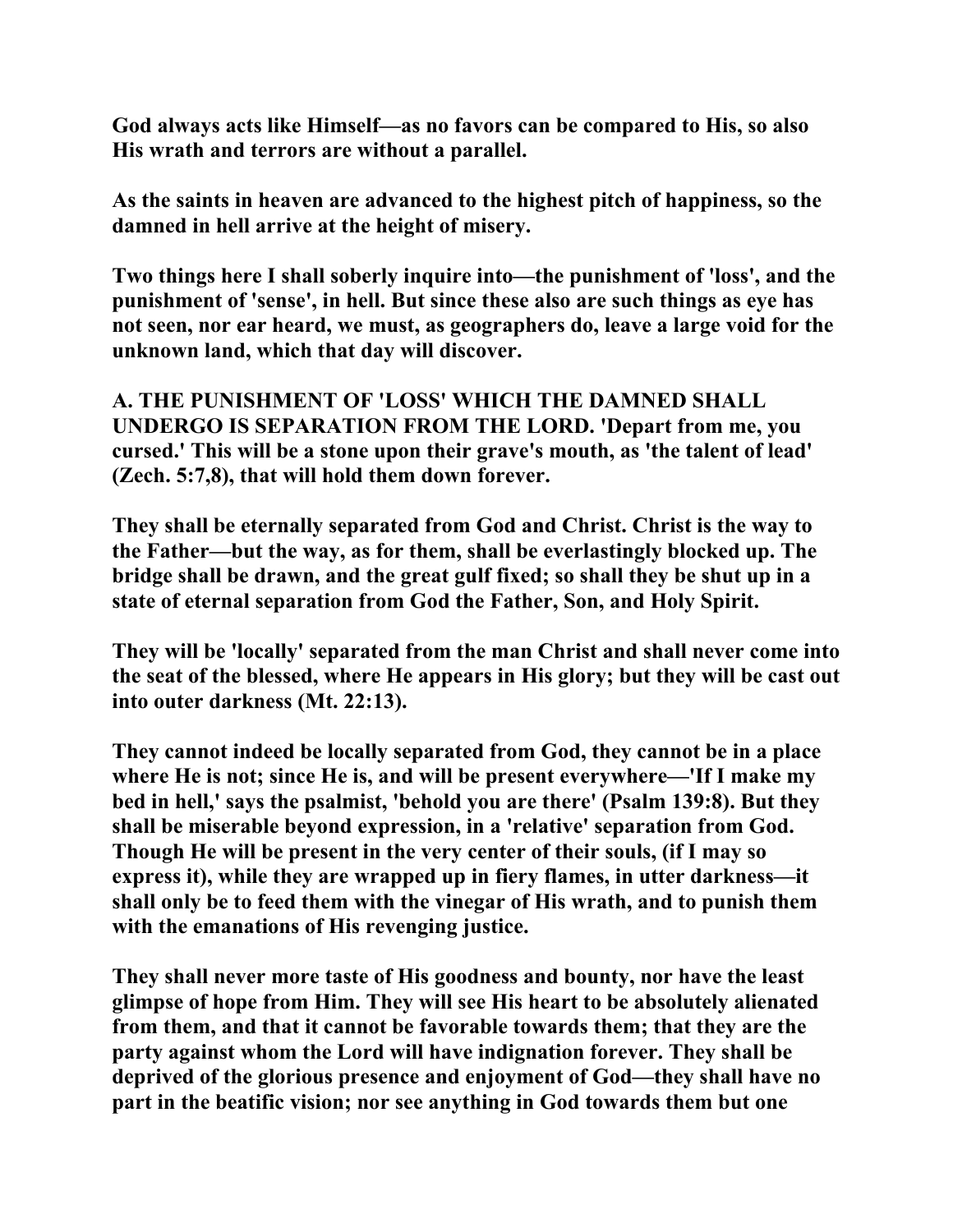**wave of wrath rolling after another! This will bring upon them overwhelming floods of sorrow for evermore.** 

**They shall never taste of the rivers of pleasures which the saints in heaven enjoy; but shall have an everlasting winter and a perpetual night, because the Sun of Righteousness has departed from them and so they are left in utter darkness. So great as heaven's happiness is, so great will their loss be—for they can have none of it forever.** 

**1. This separation will be AN INVOLUNTARY SEPARATION. 'Now' they depart from Him. They will not come to Him, though they are called and entreated to come.** 

**But 'then' they shall be driven away from Him, when they would gladly abide with Him. Although the question 'What is your beloved more than another beloved?' is frequent now among the despisers of the Gospel, there will be no such question among all the damned; for then they will see that man's happiness is only to be found in the enjoyment of God, and that the loss of Him is a loss that can never be balanced.** 

**2. IT WILL BE A TOTAL AND UTTER SEPARATION. Though the wicked are, in this life, separated from God, yet there is a kind of interchange between them—He gives them many good gifts, and they give Him, at least, some good words; so that the peace is not altogether hopeless.** 

**But 'then' there shall be a total separation, the damned being cast into utter darkness, where there will not be the least gleam of light or favor from the Lord; which will put an end to all their fair words to Him.** 

**3. IT WILL BE A FINAL SEPARATION. They will part with Him, never more to meet, being shut up under everlasting horror and despair. The match between Jesus Christ and unbelievers, which has so often been carried forward, and put back again, shall then be broken up forever; and never shall one message of favor or goodwill go between the parties anymore.** 

**This punishment of loss, in a total and final separation from God, is a misery beyond what mortals can conceive, and which the dreadful experience of the damned can only sufficiently unfold. But that we may have some conception of the horror of it, let these following things be considered— (1) God is the chief good; therefore, to be separated from Him, must be the**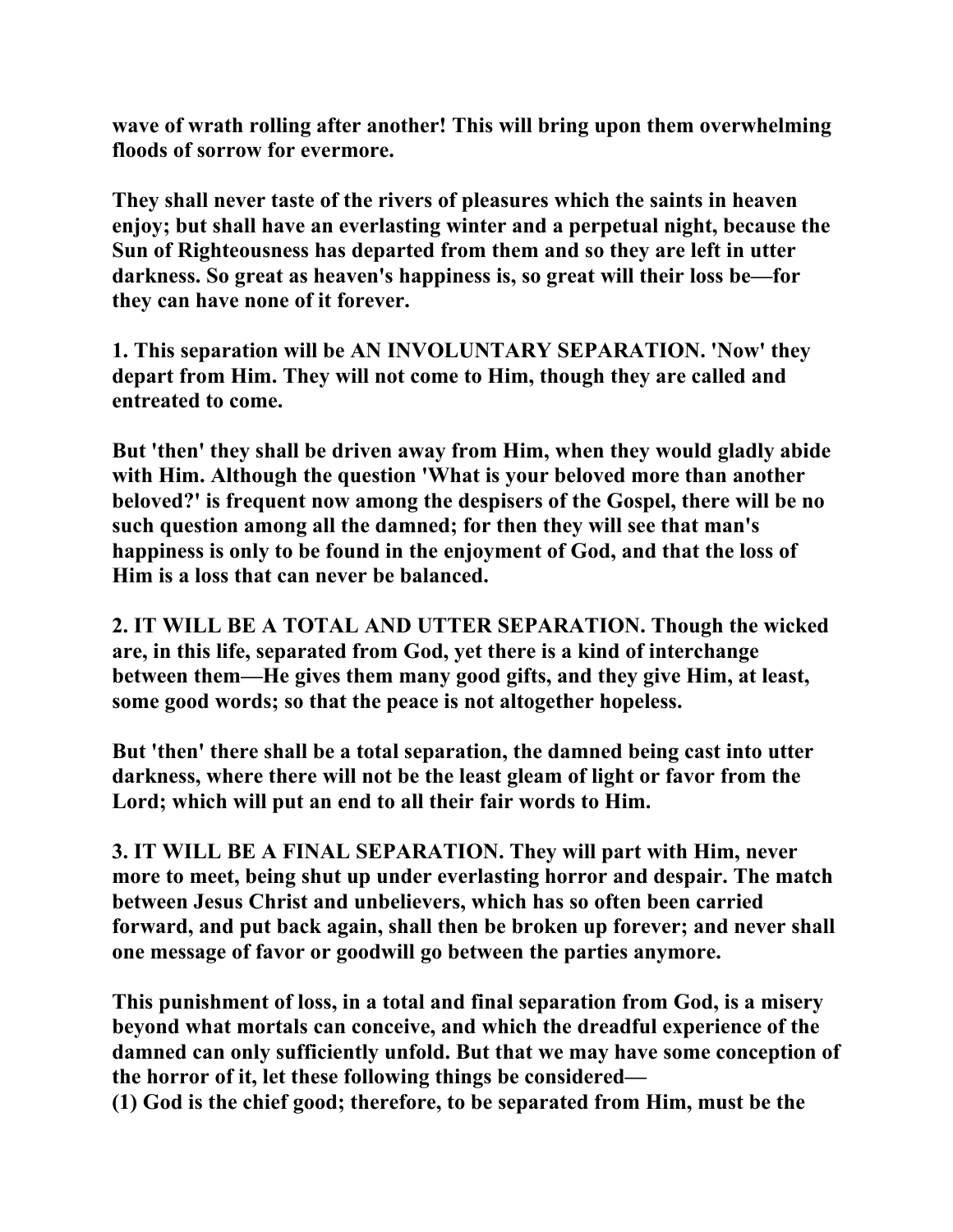**chief evil. Our native country, our relations, and our life, are good, and therefore to be deprived of them we reckon a great evil; and the better anything is, so much the greater evil, is the loss of it. Wherefore, God being the chief good, and no good comparable to Him, there can be no loss so great as the loss of God.** 

**The full enjoyment of Him is the highest pinnacle of happiness the creature is capable of arriving at. To be fully and finally separated from Him, must then be the lowest step of misery which the rational creature can be reduced to. To be cast off by men, by good men, is distressing; what must it then be, to be rejected of God, of goodness itself?** 

**(2) God is the fountain of all goodness, from which all goodness flows to the creatures and by which it is continued in them, and to them. Whatever goodness or perfection, natural as well as moral, is in any creature—it is from God, and depends upon Him, as the light is from, and depends on, the sun. For every created being, as such, is a dependent one.** 

**Wherefore, a total separation from God, wherein all comfortable communication between God and a rational creature is absolutely blocked up, must of necessity bring along with it a total eclipse of all light of comfort and ease whatever. If there is but one window, or open place, in a house, and that be totally shut up, it is evident there can be nothing but darkness in that house.** 

**Our Lord tells us (Matt. 19:17), 'There is none good but one, that is, God.' Nothing good or comfortable is originally from the creature—whatever good or comfortable thing one finds in one's self, as health of body, peace of mind whatever sweetness, rest, pleasure, or delight, one finds in other creatures, as in food, drink, arts and sciences—all these are but some faint rays of Divine perfections, communicated from God unto the creature, and depending on a constant influence from Him for their being; which failing, they would immediately be gone—for it is impossible that any created thing can be to us more or better than what God makes it to be.** 

**All the rivulets of comfort we drink of, within or outside of ourselves, come from God as their spring-head. If the course of which towards us being stopped, of necessity they must all dry up. So that when God goes, all that is good and comfortable goes with Him, all ease and quiet of body and mind (Hos. 9:12), 'Woe also to them, when I depart from them.'**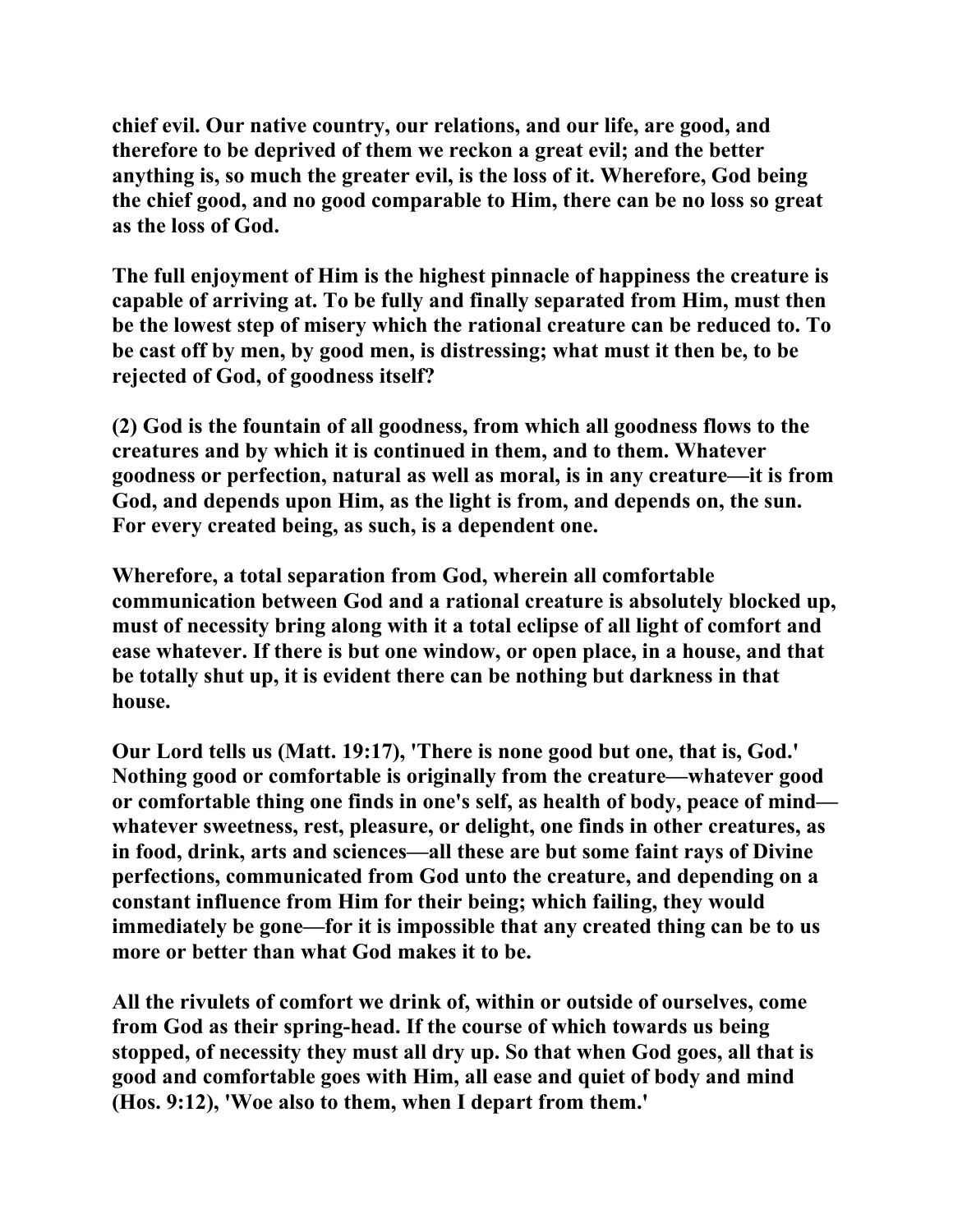**When the wicked are totally and finally separated from Him, all that is comfortable in them, or about them, returns to its fountain—as the light goes away with the sun, and darkness succeeds in the room thereof. Thus, in their separation from God, all peace is removed far away from them, and pain in body and anguish of soul, succeed to it.** 

**All joy goes, and unmixed sorrow settles in them. All quiet and rest separate from them and they are filled with horror and rage. Hope flies away, and despair seizes them. Common operations of the Spirit, which now restrain them, are withdrawn forever, and sin comes to its utmost height. Thus we have a dismal view of the horrible spectacle of sin and misery, which a creature proves when totally separated from God and left to itself; and we may see this separation from God to be the very hell of hell.** 

**Being separated from God, they are deprived of all good. The good things which they set their hearts upon in this world are beyond their reach there. The covetous man cannot enjoy his wealth there; nor the ambitious man his honors; nor the sensual man his pleasures—no, not a drop of water to cool his tongue (Luke 16:24,25).** 

**No food or drink there to strengthen the faint; no sleep to refresh the weary and no music, or pleasant company, to comfort and cheer up the sorrowful. And as for those holy things they despised in the world, they shall never more hear of them, nor see them.** 

**No offer of Christ there, no pardon, no peace; no wells of salvation in the pit of destruction. In one word, they shall be deprived of whatever might comfort them, being totally and finally separated from God, the fountain of all goodness and comfort.** 

**(3) Man naturally desires to be happy, being conscious to himself that be is not self-sufficient. He forever has a desire of something outside of himself, to make him happy; and the soul being, by its natural make and constitution, capable of enjoying God, and nothing else being commensurable to its desires, it can never have true and solid rest until it rests in the enjoyment of God. This desire of happiness the rational creature can never lay aside, no, not even in hell.** 

**Now, while the wicked are on earth, they seek their satisfaction in the**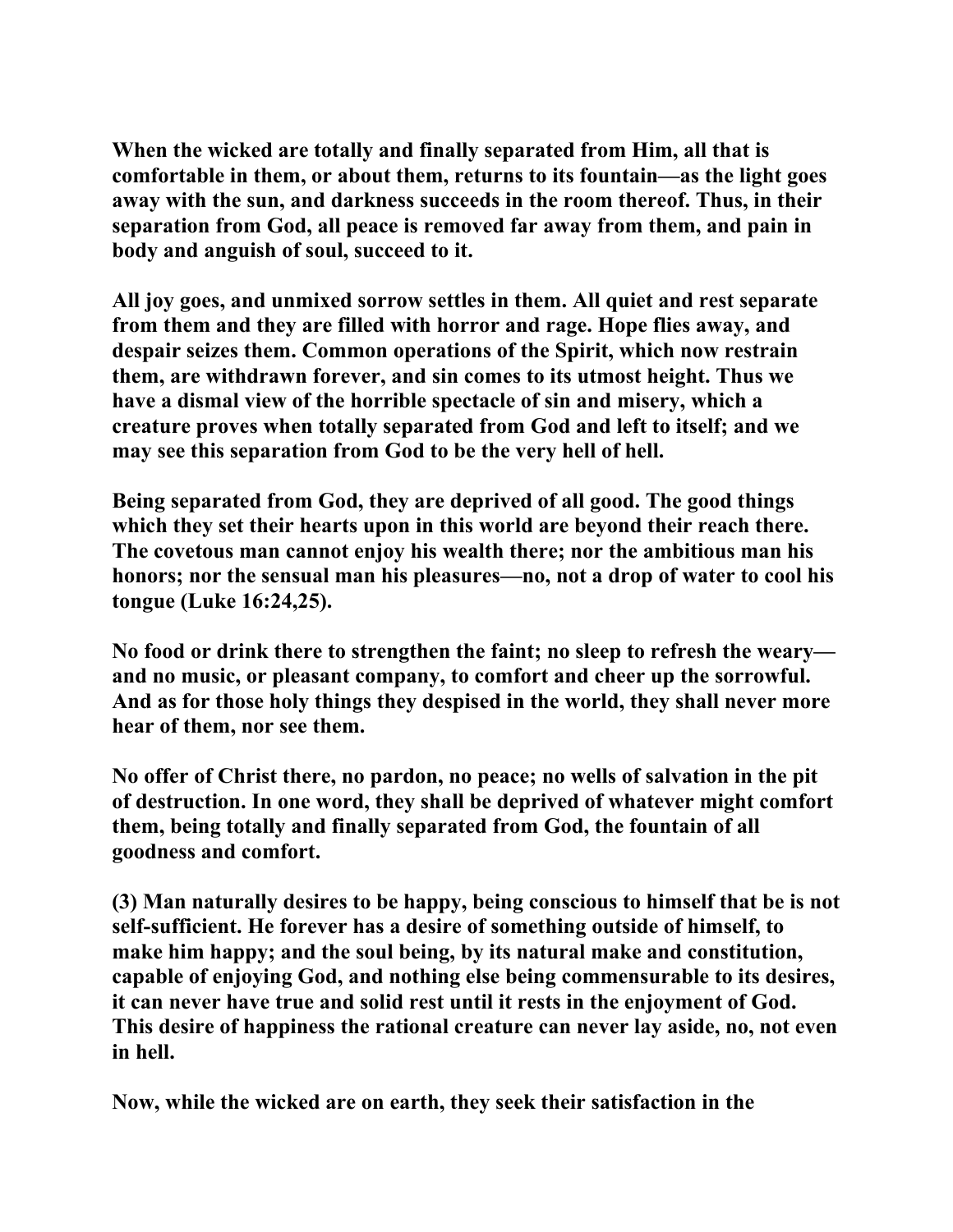**creature. And when one thing fails, they go to another—thus they spend their time in the world, deceiving their own souls with vain hopes.** 

**But, in the next world, all comfort in the creatures failing, and the shadows which they are now pursuing having all vanished in a moment, they shall be totally and finally separated from God, and see they have thus lost Him.** 

**So the doors of earth and heaven both are shut against them at once. This will create them unspeakable anguish, while they shall live under an eternal gnawing hunger after happiness, which they certainly know shall never be in the least measure satisfied, all doors being closed on them.** 

**Who then can imagine how this separation from God shall cut the damned to the heart! How they will roar and rage under it! How it will sting and gnaw them through the ages of eternity!** 

**(4) The damned shall know that some are perfectly happy, in the enjoyment of that God from whom they themselves are separated; and this will aggravate the sense of their loss—that they can never have any share with those happy ones.** 

**Being separated from God, they are separated from the society of the glorified saints and angels. They may see Abraham afar off, and Lazarus in his bosom, but can never come into their company; being, as unclean lepers, thrust outside of the camp, and excommunicated from the presence of the Lord, and of all His holy ones.** 

**It is the opinion of some, that every person in heaven or hell shall hear and see all that passes in either state. Whatever is to be said for this, we have ground from the Word to conclude that the damned shall have a very accurate knowledge of the happiness of the saints in heaven; for what else can be meant of the rich man in hell seeing Lazarus in Abraham's bosom?** 

**One thing is plain in this case, that their own torments will give them such notions of the happiness of the saints, as a sick man has of health, or a prisoner has of liberty. And as they cannot fail of reflecting on the happiness of those in heaven, without any hope of attaining to contentment with their own lot, so every thought of that happiness will aggravate their loss.** 

**It would be a mighty torment to a hungry man, to see others liberally feasting,**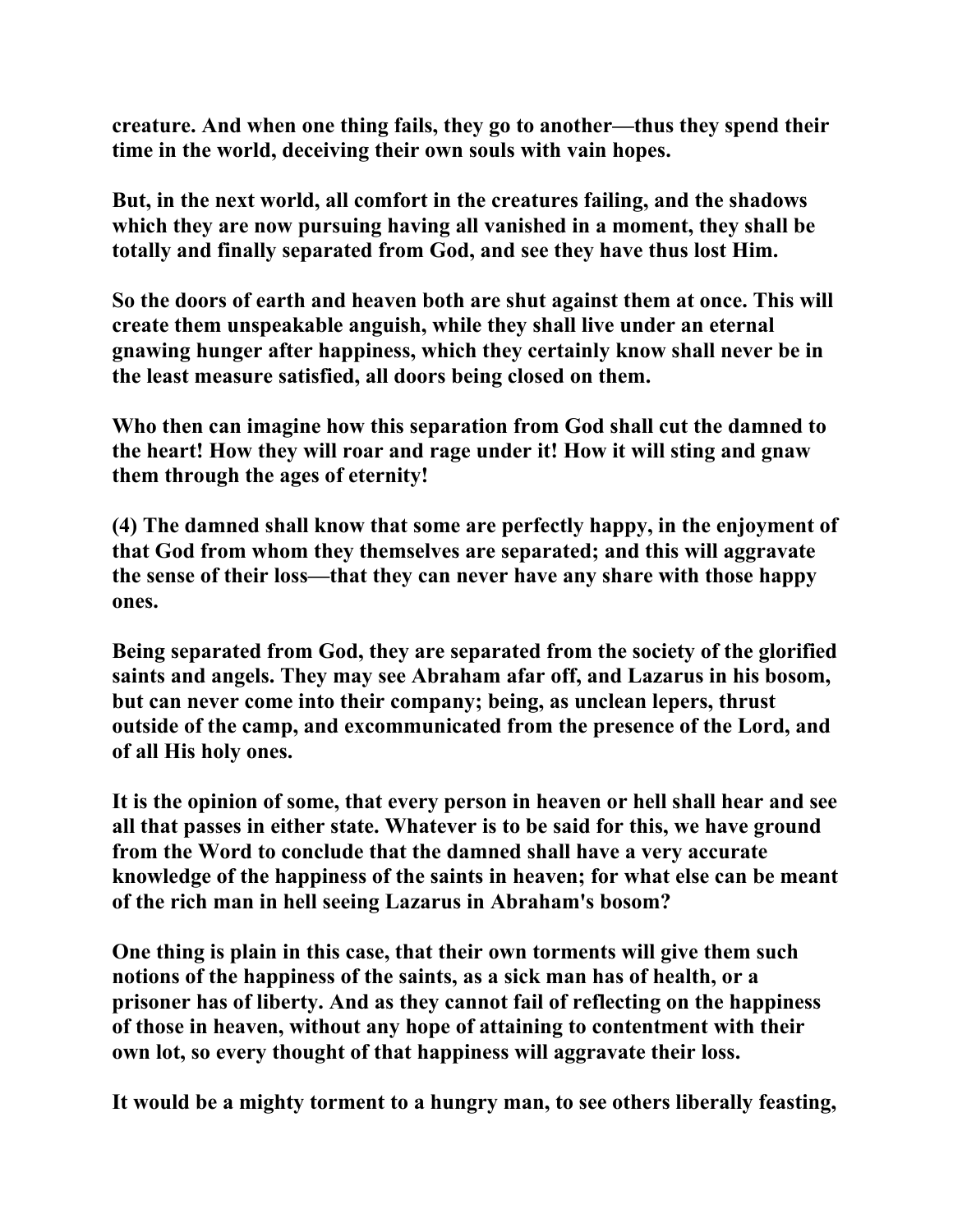**while he is so chained up as not to have one crumb to stop his gnawing appetite.** 

**To bring music and dancing before a man laboring under extreme pains, would but increase his anguish. How then will the songs of the blessed, in their enjoyment of God, make the damned mourn under their separation from Him!** 

**(5) They will remember that time was when they might have been made partakers of the blessed company of saints, in their enjoyment of God—and this will aggravate their sense of the loss. All will remember that there was once a possibility of it; that they were once in the world, in some corners of which the way of salvation was laid open to men's view—and may wish they had gone round the world, until they had found it out.** 

**Despisers of the Gospel will remember, with bitterness, that Jesus Christ, with all His benefits, was offered to them—that they were exhorted, entreated, and pressed to accept, but would not; and that they were warned of the misery they now feel, and exhorted to flee from the wrath to come, but they would not hearken.** 

**The Gospel offer slighted will make a hot hell, and the loss of an offered heaven, will be a sinking weight on the spirits of unbelievers in the pit.** 

**Some will remember that there was a probability of their being eternally happy; that once they seemed to stand fair for it, and were not far from the kingdom of God; that they had once almost consented to the blessed bargain—the pen was in their hand, as it were, to sign the marriage contract between Christ and their souls; but unhappily they dropped it, and turned away from the Lord, to their lusts again.** 

**Others will remember that they thought themselves sure of heaven, but, being blinded with pride and self-conceit, they were above ordinances, and beyond instruction, and would not examine their state—which was their ruin. But then they will in vain wish that they had reputed themselves the worst of the congregation, and curse the fond conceit they had of themselves, and that others had of them too.** 

**Thus it will sting the damned, that they might have escaped this loss.** 

**(6) They will see the loss to be irrecoverable—that they must eternally lie**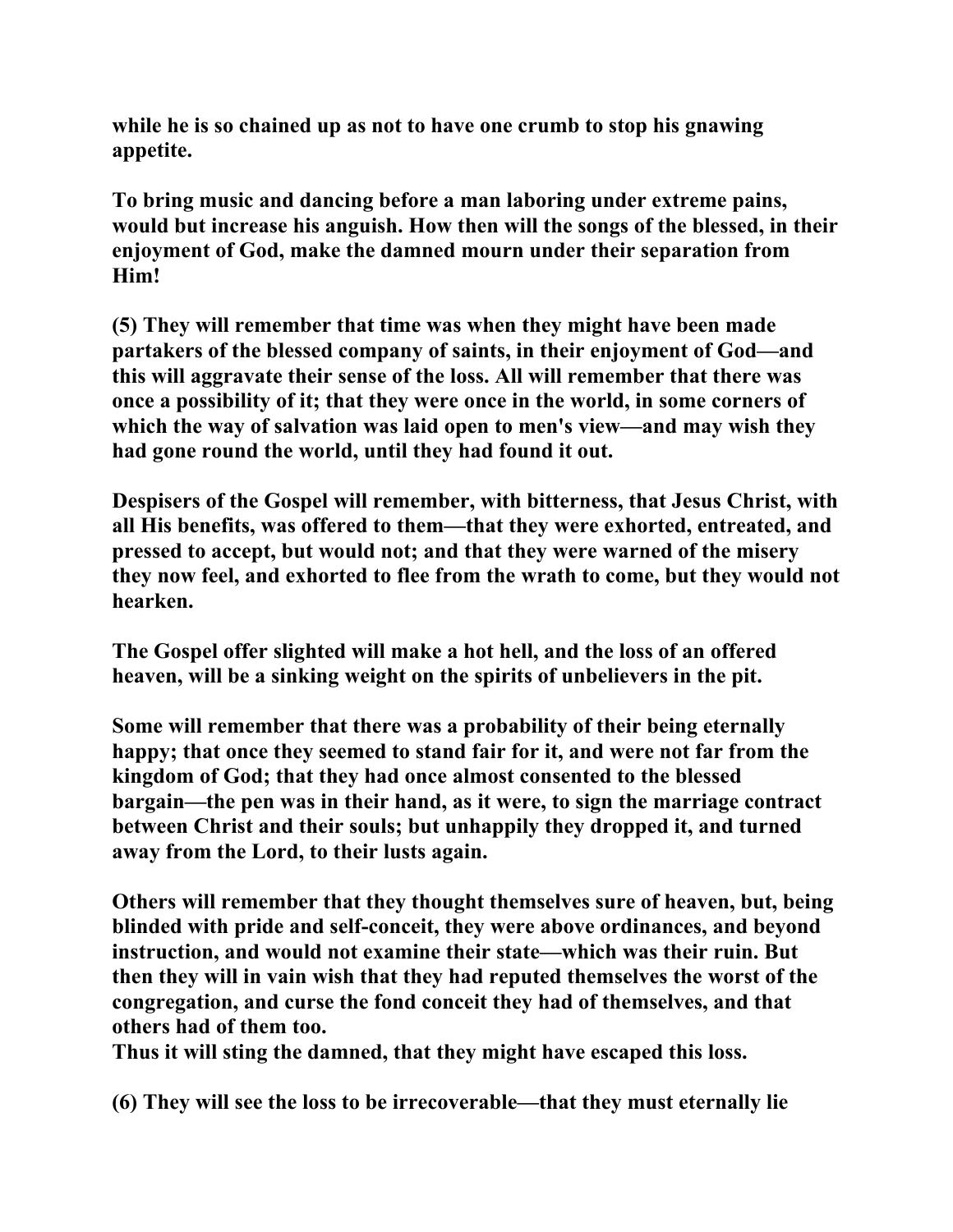**under it, never, never to be repaired.** 

**Might the damned, after millions of ages in hell, regain what they have lost, it would be some ground of hope; but the prize is gone, and never can be recovered.** 

**There are two things which will pierce them to the heart— 1. That they never knew the worth of it, until it was irrecoverably lost— Should a man give away an earthen pot full of gold for a trifle, not knowing what was in it until it was quite gone from him, and past recovery, how would this foolish action gall him, upon the discovery of the riches in it!** 

**Such a one's case may be a faint resemblance of the case of despisers of the Gospel, when in hell they lift up their eyes, and behold that to their torment, that which they will not see now to their salvation.** 

**2. That they have lost it for dross and dung—sold their part of heaven, and not enriched themselves with the price. They have lost heaven for earthly profits and pleasures, and now both are gone together from them.** 

**The drunkard's cups are gone, the covetous man's gain, the voluptuous man's carnal delights, and the sluggard's ease are gone—nothing is left to comfort them now. The happiness they lost remains indeed, but they can have no part in it forever.** 

**Application—Sinners! be persuaded to come to God through Jesus Christ, uniting with Him through the Mediator; that you may be preserved from this fearful separation from Him. Oh, be afraid to live in a state of separation from God, lest that which you now make your choice become your eternal punishment hereafter.** 

**Do not reject communion with God, cast not off the communion of saints, for it will be the misery of the damned to be driven out from that communion.** 

**Cease to build up the wall of separation between God and yourself, by continuing in your sinful courses. Repent rather, in the present time, and so pull the wall down, lest the topstone be laid upon it, and it stand forever between you and happiness.** 

**Tremble at the thought of rejection and separation from God. By whomsoever men are rejected upon earth, they ordinarily find some pity; but, if you be**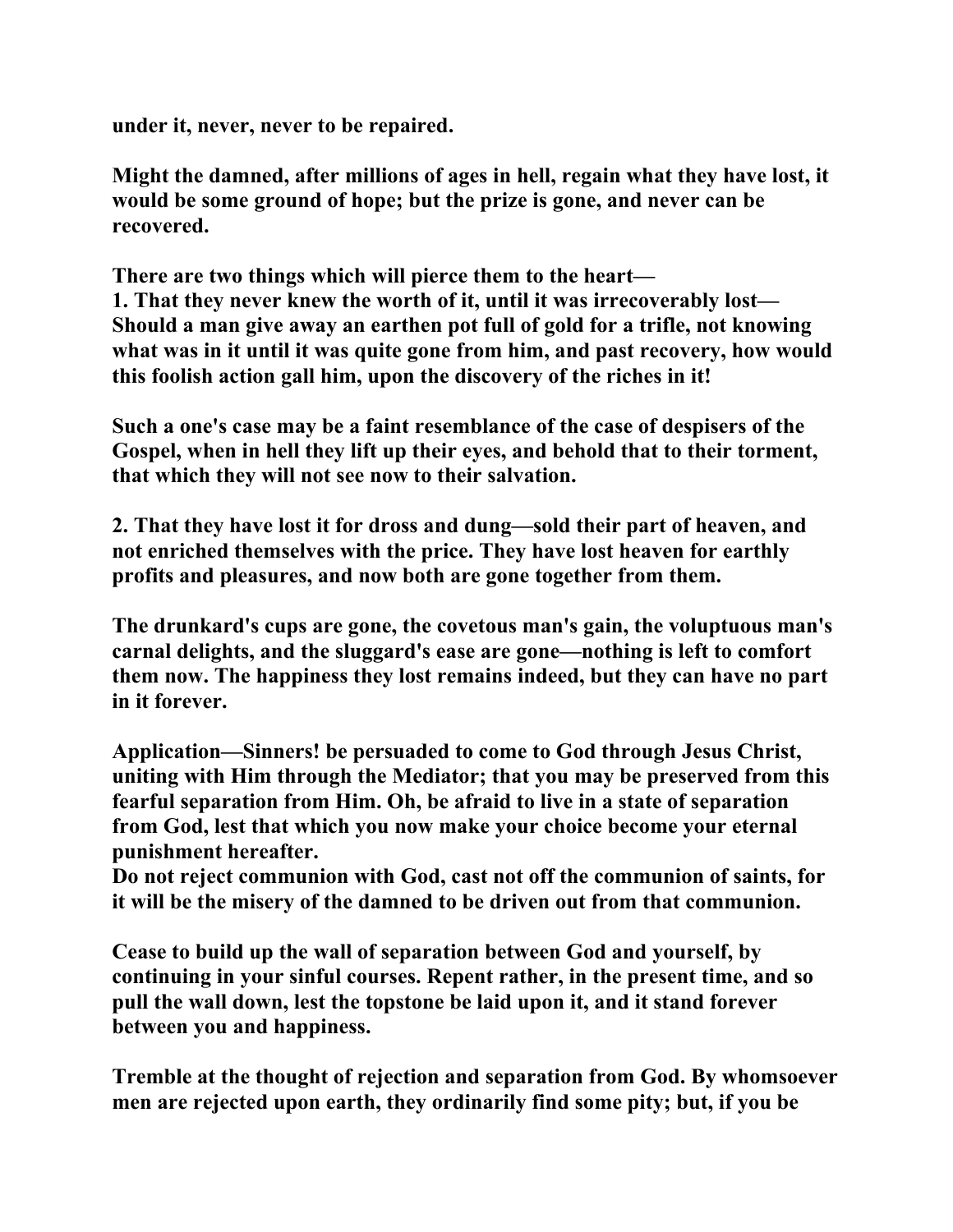**thus separated from God, you will find all doors shut against you.** 

**You will find no pity from any in heaven; neither saints nor angels will pity those whom God has utterly cast off. None will pity you in hell, where there is no love, but only loathing—all being loathed of God, loathing Him, and loathing one another.** 

**This is a day of losses and fears. I show you a loss you would do well to fear in time—be afraid lest you lose God; for if you do, eternity will be spent in roaring out lamentations for this loss.** 

**Oh horrid stupidity! Men are in a mighty care and concern to prevent worldly losses; but they are in danger of losing the enjoyment of God forever and ever; in danger of losing heaven, the communion of the blessed, and all good things for soul and body in another world; yet they are as careless in that matter as if they were incapable of thought!** 

**Oh compare this present day with the day our text aims at. Today heaven is opened for those who hitherto have rejected Christ; and yet there is room, if they will come. But in that day the doors shall be shut.** 

**'Now' Christ is saying unto you, 'Come!' 'Then' be will say—'Depart!' seeing you would not come when you were invited. 'Now' pity is shown; the Lord pities you, His servants pity you, and tell you that the pit is before you, and cry to you, that you do yourselves no harm. But 'then' you shall have no pity from God or man.** 

#### **B. THE DAMNED SHALL BE PUNISHED IN HELL WITH THE PUNISHMENT OF 'SENSE' AS THEY MUST DEPART FROM GOD INTO EVERLASTING FIRE.**

**I am not disposed to dispute what kind of fire it is into which they shall depart, to be tormented forever, whether a material fire or not. Experience will more than satisfy the curiosity of those who are disposed rather to dispute about it, than to seek how to escape it.** 

**Neither will I meddle with the question, Where is it? It is enough that the worm that never dies, and the fire that is never quenched, will be found somewhere by impenitent sinners.**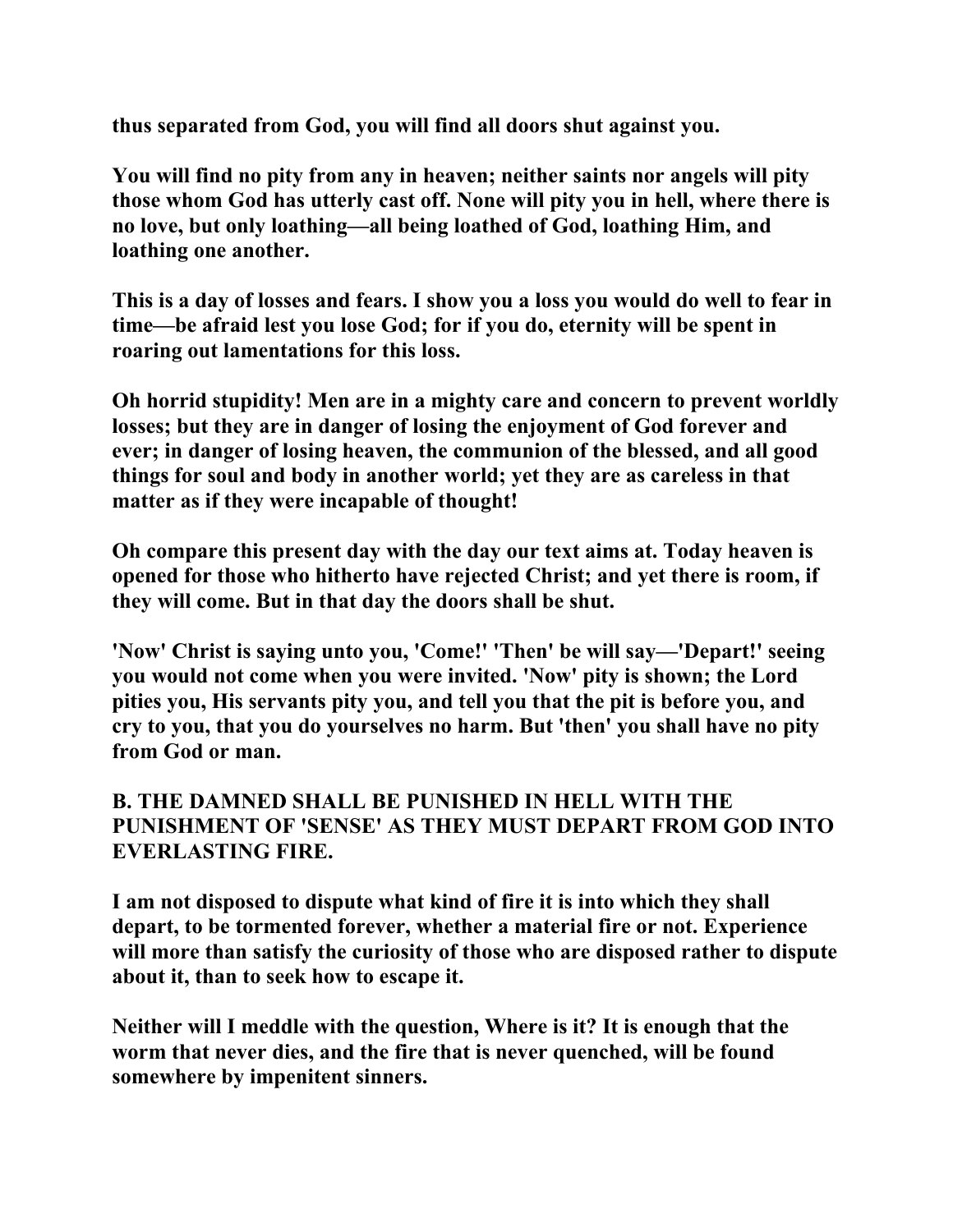**1. But, first, I shall prove that, whatever kind of fire it is—it is more vehement and terrible than any fire we on earth are acquainted with.** 

**Burning is the most terrible punishment, and brings the most intense pain and torment with it. By what reward could a man be induced to hold but his hand in the flame of a candle for one hour?** 

**All imaginable pleasures on earth will never prevail with the most voluptuous man, to venture to lodge but one half hour in a burning fiery furnace!** 

**Nor would all the wealth in the world prevail with the most covetous man to do it. Yet, on much lower terms do most men, in effect, expose themselves to everlasting fire in hell, which is more vehement and terrible than any fire we on earth are acquainted with; as will appear by the following considerations—** 

**(a) As in heaven, grace being brought to its perfection, profit and pleasure also arrive at their height there. So sin, being come to its height in hell, the punishment of evil also arrives at its perfection there.** 

**Therefore, as the joys of heaven are far greater than any joys which the saints obtain on earth, so the punishments of hell must be greater than any earthly torments whatever—not only in respect of the continuance of them, but also in respect of vehemence and intenseness.** 

**(b) Why are the things of another world represented to us in an earthly dress, in the Word, but because the weakness of our capacities in such matters, which the Lord is pleased to condescend unto, requires it. It being always supposed, that the things of the other world are in their kind more perfect than those by which they are represented.** 

**When heaven is represented to us under the notion of a city, with gates of pearl and the street of gold, we do not expect to find gold and pearls there, which are so mightily prized on earth, but something more excellent than the finest and most precious things in this world.** 

**When therefore, we hear of hell-fire, it is necessary we understand by it something more vehement, piercing, and tormenting, than any fire ever seen by our eyes.** 

**And here it is worth considering, that the torments of hell are held forth**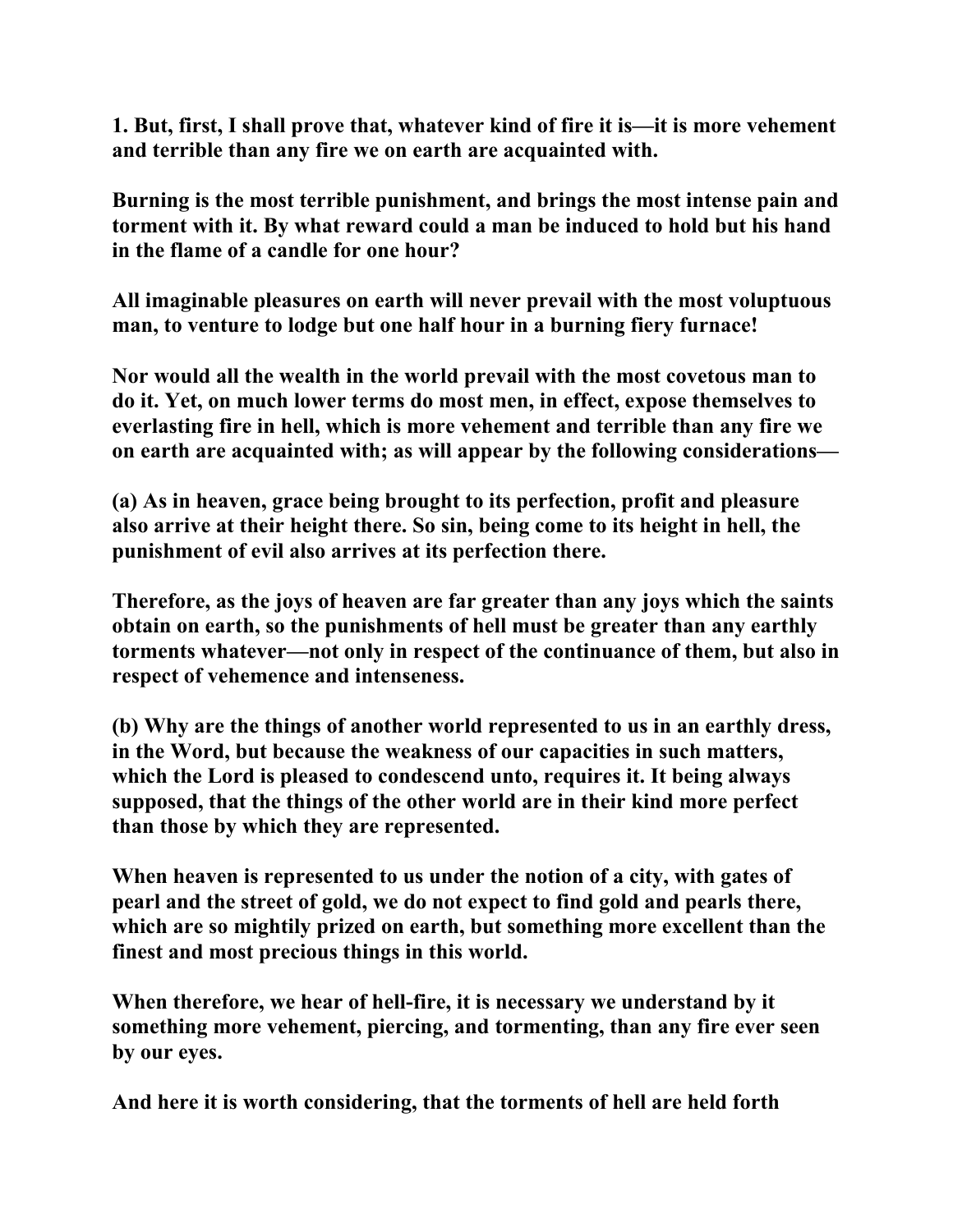**under several other notions than that of fire alone. And the reason of it is plain—namely, that hereby what of horror is lacking in one notion of hell, is supplied by another.** 

**Why is heaven's happiness represented under the various notions of a treasure, a paradise, a feast, a rest, and so forth; but that there is not one of these things sufficient to express it?** 

**Even so, hell-torments are represented under the notion of 'fire' which the damned are cast into. A dreadful representation indeed, yet not sufficient to express the misery of the state of sinners in them!** 

**Therefore, we hear also of 'the second death', for the damned in hell shall be ever dying.** 

**And the 'wine-press of the wrath of God', wherein they will be trodden in anger, trampled in the Lord's fury, pressed, broken and bruised, without end.** 

**And 'the worm that does not die', which shall eternally gnaw them.** 

**And 'a bottomless pit,' where they will be ever sinking.** 

**It is not simply called 'a fire,' but the 'lake' of fire and brimstone, 'a lake of fire burning with brimstone'—which one can imagine nothing more dreadful.** 

**Yet, because fire gives light; and light, as Solomon observes (Ecc.11:7), is sweet; there is no light there, but only darkness, utter darkness!** 

**For they must have an everlasting night, since nothing can be there which is in any measure comfortable or refreshing.** 

**(c) Our fire cannot affect a spirit, but by way of sympathy with the body to which it is united. But hell-fire will not only pierce into the bodies, but also go directly into the souls of the damned, for it is 'prepared for the devil and his angels,' those wicked spirits, whom no fire on earth can hurt.** 

**Job complains heavily, under the chastisements of God's fatherly hand, saying, 'The arrows of the Almighty are within me, the poison whereof drinks up my spirit' (Job 6:4).**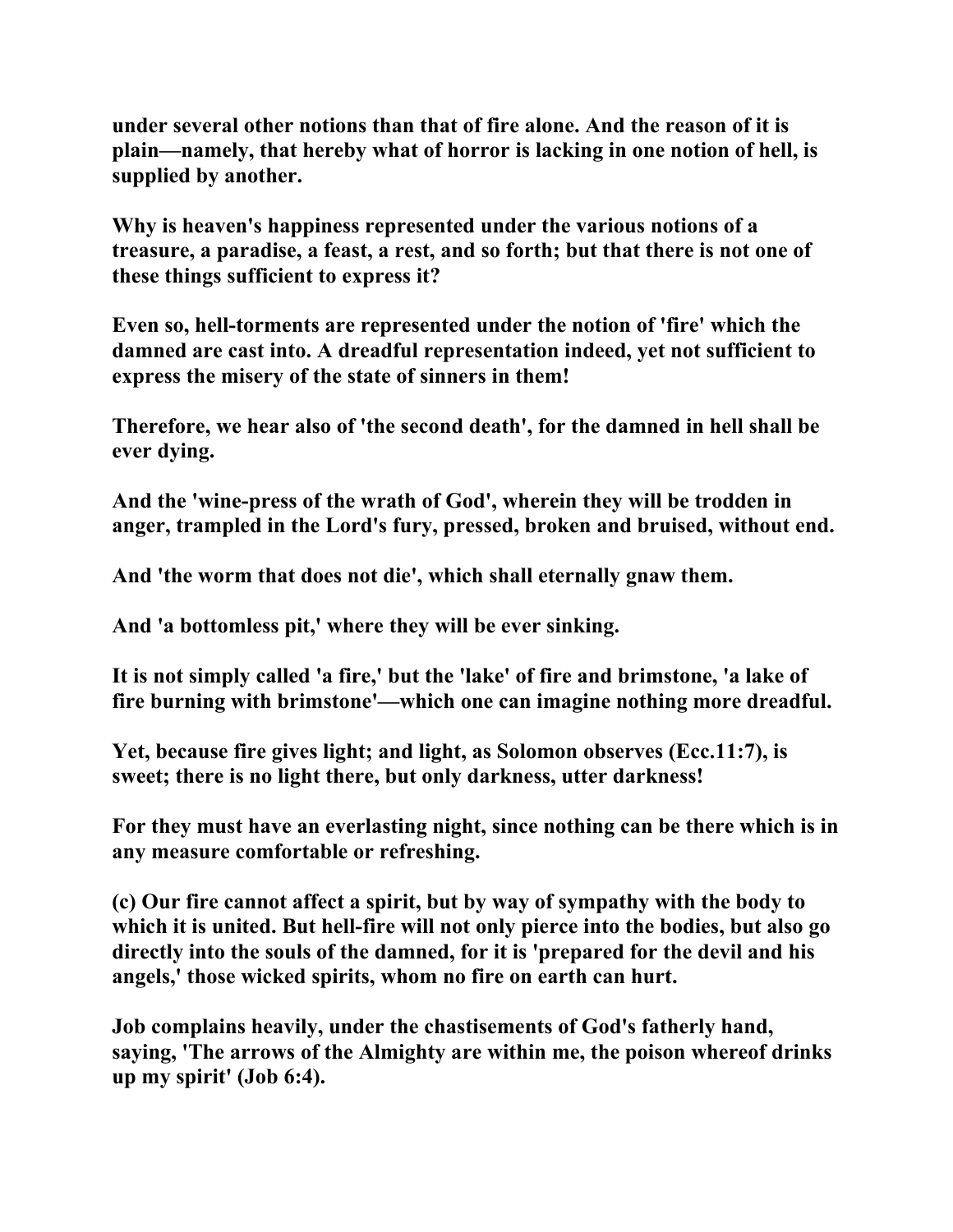**But how will the spirits of the damned be pierced with the arrows of revenging justice! How will they be drunk up with the poison of the curse of these arrows!** 

**How vehement must that fire be which pierces directly into the soul, and makes an everlasting burning in the spirit, the most lively and tender part of a man, wherein wounds or pains are most intolerable!** 

**(d) The preparation of this fire proves the inexpressible vehemency and dreadfulness of it. The text calls it, 'prepared' yes, 'the prepared fire,' by way of eminence.** 

**As the three children were not cast into ordinary fire, but a fire prepared for a particular purpose which therefore was exceeding hot, the furnace being heated seven times more than ordinary, so the damned shall find in hell a prepared fire, the like to which was never prepared by human are.** 

**It is a fire of God's own preparing—the product of infinite wisdom, with a particular purpose—to demonstrate the most strict and severe divine justice against sin; which may sufficiently evidence to us the inconceivably intenseness thereof.** 

**God always acts in a peculiar way, becoming His infinite greatness, whether for or against the creature—therefore, as the things He has prepared for them that love Him are great and good beyond expression or conception, so one may conclude that the things He has prepared against those who hate Him are great and terrible beyond what men can either say or think of them!** 

**The pile of Tophet is 'fire and much wood;' the coals of that fire are 'coals of juniper,' a kind of wood which, set on fire, burns most fiercely (Psalm 120:4); 'and the breath of the Lord, like a stream of brimstone, does kindle it' (Isa. 30:33).** 

**Fire is more or less violent, according to the substance of it, and the breath by which it is blown. What heart, then, can fully conceive the horror of coals of juniper, blown up with the breath of the Lord? No, God Himself will be a consuming fire (Deut. 4:24) to the damned;** 

**intimately present, as a devouring fire, in their souls and bodies.** 

**It is a fearful thing to fall into a fire, or to be shut up in a fiery furnace, on**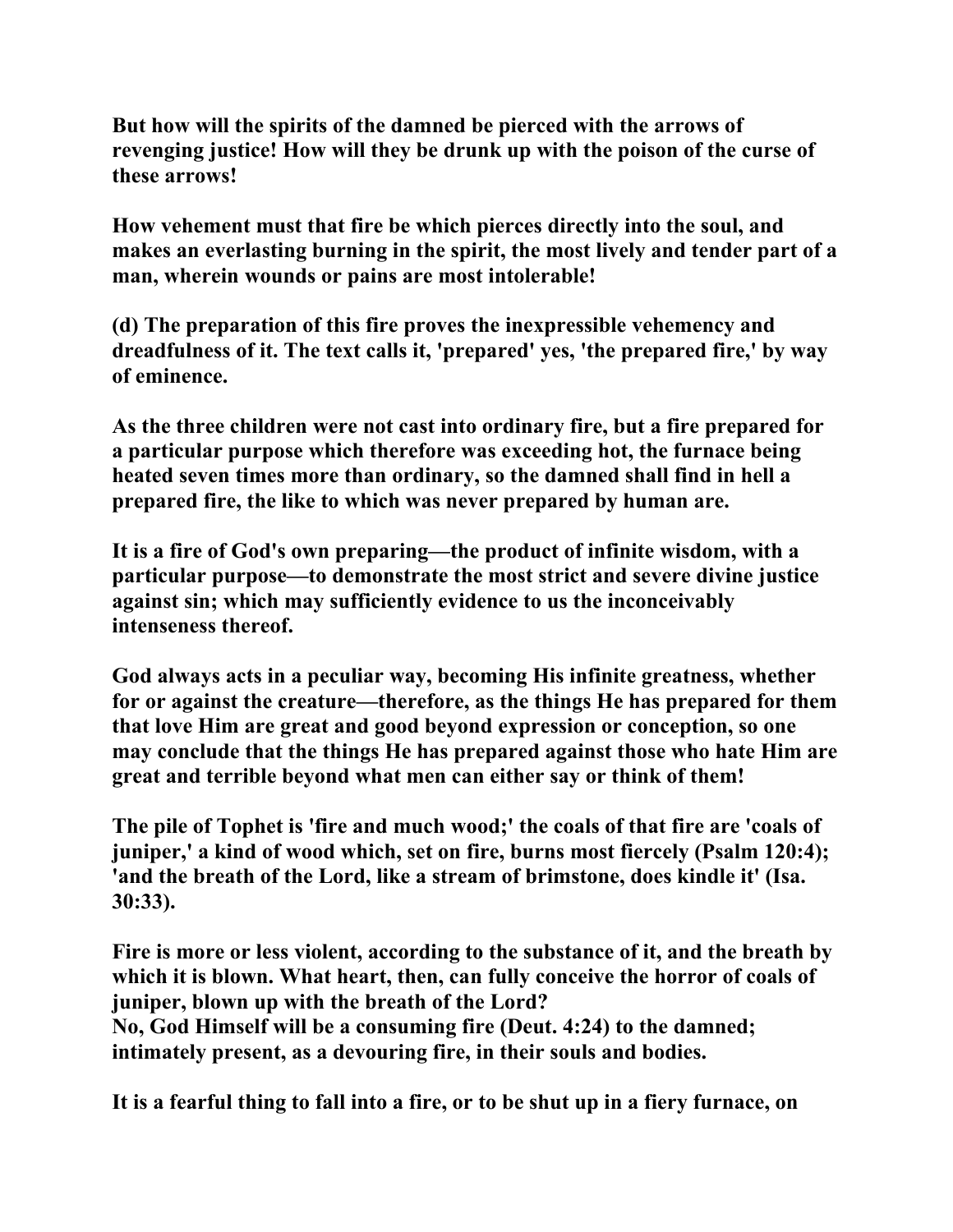**earth! But the terror of these vanishes, when we consider how fearful it is to fall into the hands of the living God, which is the lot of the damned! For 'Who shall dwell with devouring fire? Who shall dwell with everlasting burnings?' (Isa. 33:14).** 

**2. As to the second point proposed, namely, the properties of the fiery torments in hell—** 

**(a) They will be universal torments, every part of the creature being tormented in that flame. When one is cast into a fiery furnace, the fire makes its way into the very heart, and leaves no member untouched.** 

**What part, then, can have ease, when the damned 'swim' in a lake of fire, burning with brimstone? There will their bodies be tormented and scorched forever.** 

**And as they sinned, so shall they be tormented, in all the parts thereof, that they shall have no sound side to turn to—for what soundness or ease can there be to any part of that body, which being separated from God, and all refreshment from Him, is still in the pangs of the second death, ever dying, but never dead?** 

**But as the soul was chief in sinning, it will be chief in suffering too, being filled quite full of the wrath of a sin-avenging God.** 

**The damned shall be forever under the deepest impressions of God's vindictive justice against them—and this fire will melt their souls within them, like wax.** 

**Who knows the power of that wrath which had such an effect on the Mediator standing in the room of sinners (Psalm 22:14)—'My heart is like wax, it is melted in the midst of me.'** 

**Their minds shall be filled with the terrible apprehensions of God's implacable wrath—and whatever they can think upon, past, present, or to come, will aggravate their torment and anguish.** 

**Their will shall be crossed in all things for evermore. As their will was ever contrary to the will of God's precepts, so God, in His dealing with them in the other world, shall have war with their will forever. What they would like to have, they shall not in the least obtain. But what they do not want, shall be bound upon them without remedy.**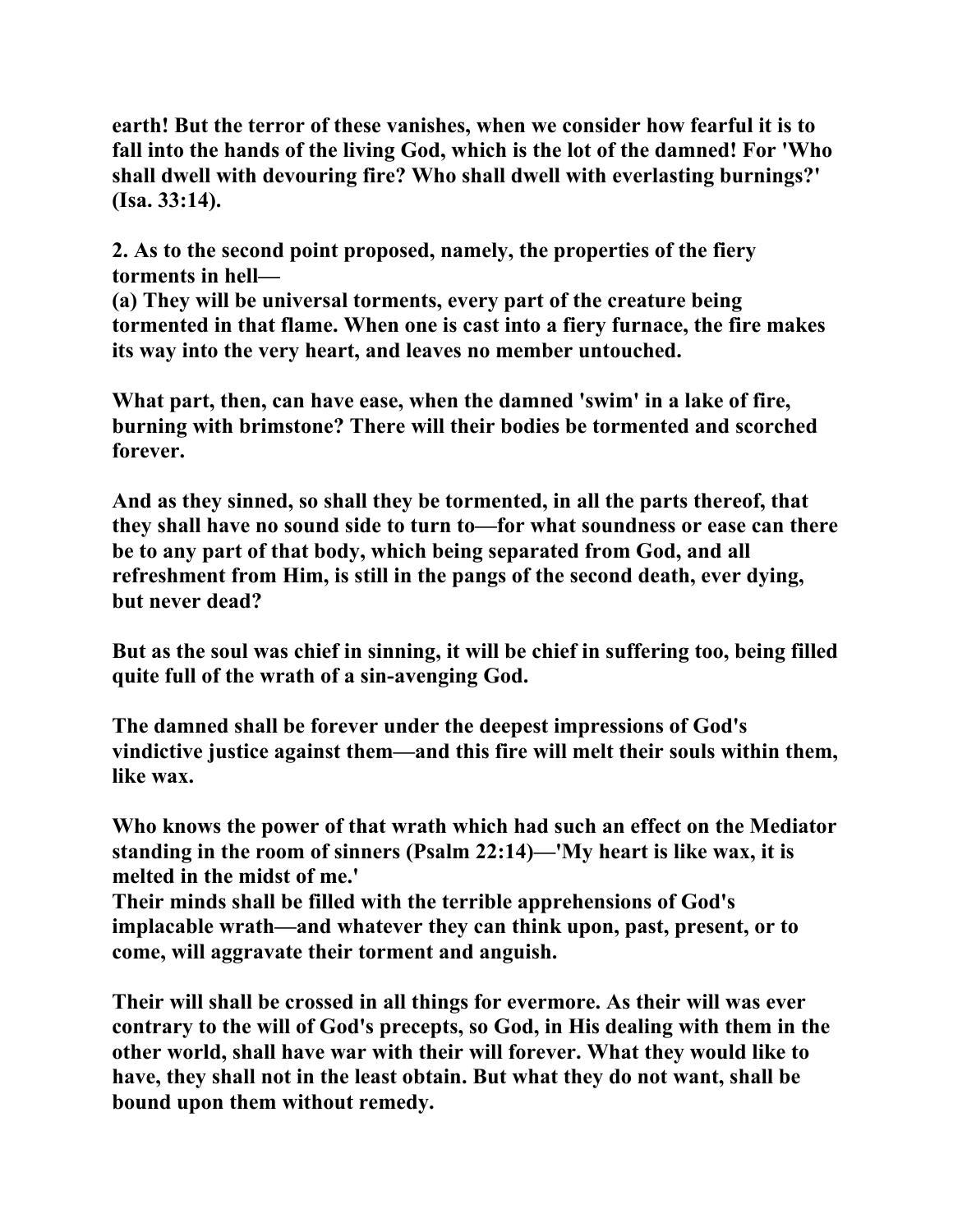**Hence, no pleasant affection shall ever spring up in their hearts any more; their love of comfort, joy, and delight, in any object whatever, shall be plucked up by the root. They will be filled with hatred, fury, and rage against God, themselves, and their fellow-creatures, whether happy in heaven, or miserable in hell, as they themselves are.** 

**They will be sunk in sorrow, racked with anxiety, filled with horror, galled to the heart with fretting, and continually darted with despair—which will make them weep, gnash their teeth, and blaspheme forever.** 

**'Bind him hand and foot, and take him away, and cast him into outer darkness; there shall be weeping and gnashing of teeth' (Matt. 22:13). 'And there fell upon men a great hail out of heaven, every stone about the weight of a talent—and men blasphemed God because of the hail; for the plague thereof was exceeding great.' (Rev. 16:21).** 

**Conscience will be a worm to gnaw and prey upon them; remorse for their sins shall seize them and torment them forever, and they shall not be able to shake it off, as once they did; for 'in hell their worm does not die.' (Mark 9:44,46).** 

**Their memory will serve but to aggravate their torment and every new reflection will bring another pang of anguish (Luke 16:25), 'But Abraham said,' to the rich man in hell, 'Son, remember that you in your lifetime received your good things.'** 

**(b) The torments in hell are manifold. Imagine the case that a man were, at one and the same time, under the violence of the gout, stone, and whatever diseases and pains have ever met together in one body—the torment of such a one would be but light in comparison to the torments of the dammed.** 

**For, as in hell there is an absence of all that is good and desirable, so there is the convergence of all evils there; since all the effects of sin and of the curse take their place in it, after the last judgment. (Rev. 20:14), 'And death and hell were cast into the lake of fire.'** 

**There they will find a prison they can never escape out of; a lake of fire, where they will be ever swimming and burning; a pit, of which they will never find a bottom. The worm that does not die shall feed on them, as on bodies which are**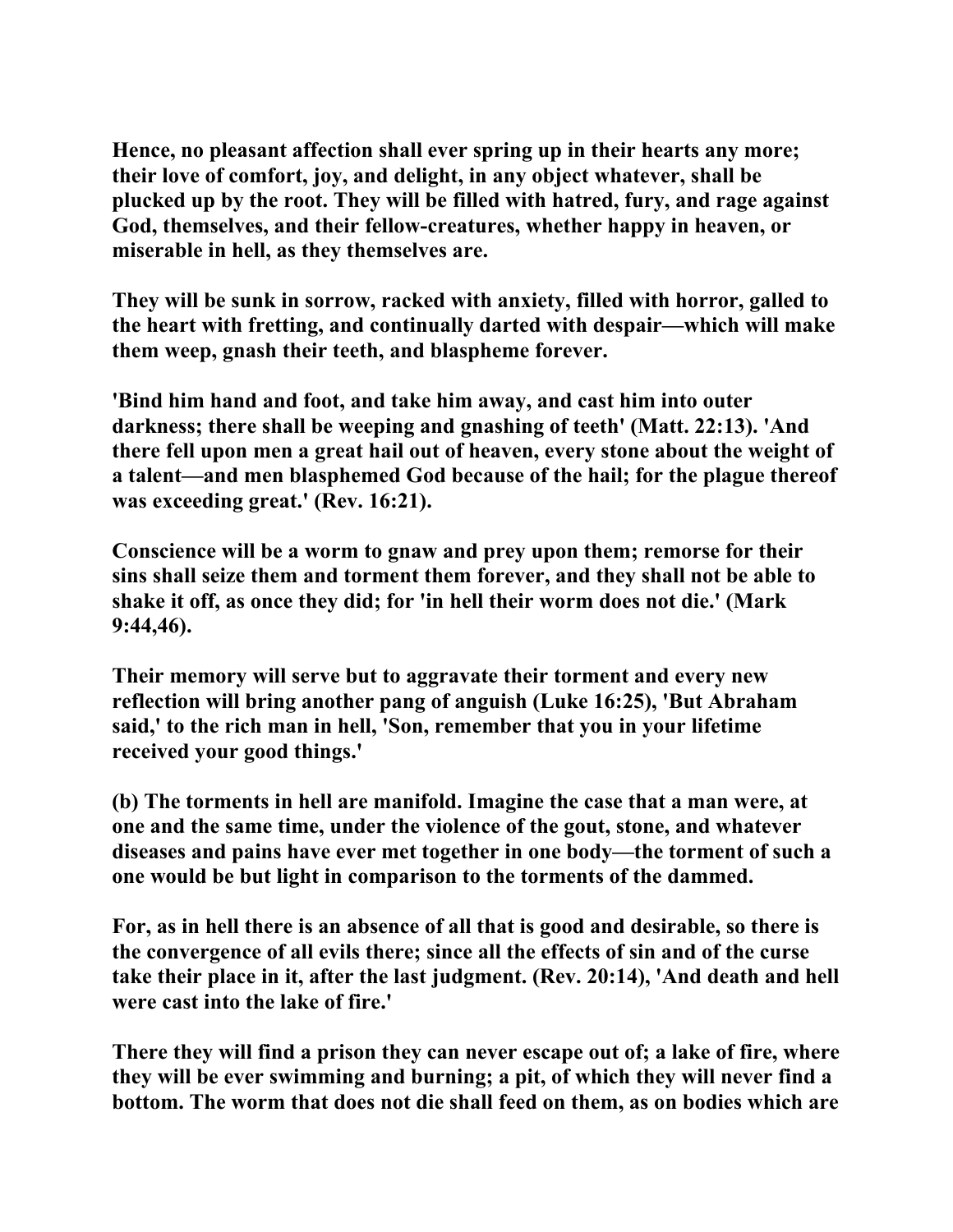**interred. The fire that is not quenched shall devour them, as dead bodies which are burned. Their eyes shall be kept in blackness of darkness, without the least comfortable gleam of light. Their ears shall be filled with frightful yellings of the infernal crew. They shall taste nothing but the sharpness of God's wrath, the dregs of the cup of His fury! The stench of the burning lake of brimstone will be the smell there. And they shall feel extreme pains for evermore.** 

**(c) They will be most intense and vehement torments, causing 'weeping, wailing, and gnashing of teeth' (Matt. 13:42, 22:13). They are represented to us under the notion of pangs in childbirth, which are very sharp and acute.** 

**So says the rich man in hell (Luke 16:24), 'I am tormented,' that is, as one in the pangs of child-bearing, 'in this flame.' Ah! dreadful pangs! Horrible travail, in which both soul and body are in pangs together! Helpless anguish, hopeless and endless!** 

**The word used for hell (Matt. 5:22), and in various other places of the New Testament, properly denotes the valley of Hinnom, the name being taken from the valley of the children of Hinnom, in which was Tophet (2 Kings 23:10), where idolaters offered their children to Moloch. This is said to have been a great bronze idol, with arms like a man's—which being heated by fire within it, the child was set in the burning arms of the idol. And, that the parent might not hear the shrieks of the child burning to death, they beat drums in the time of the horrible sacrifice; whence the place had the name of Tophet.** 

**Thus the intenseness of the torments in hell are pointed out to us.** 

**Some have endured grievous tortures on earth with surprising obstinacy and undaunted courage. But men's courage will fail them there, when they find themselves fallen into the hands of the living God—and no escape to be expected forever.** 

**It is true, there will be degrees of torments in hell—'It shall be more tolerable for Tyre and Sidon than for Chorazin and Bethsaida' (Matt. 11:21,22). But the least load of wrath there will be insupportable; for how can the heart of the creature endure, or his hands be strong, when God Himself is a consuming fire to him?** 

**When the tares are bound in bundles for the fire, there will be "bundles" of**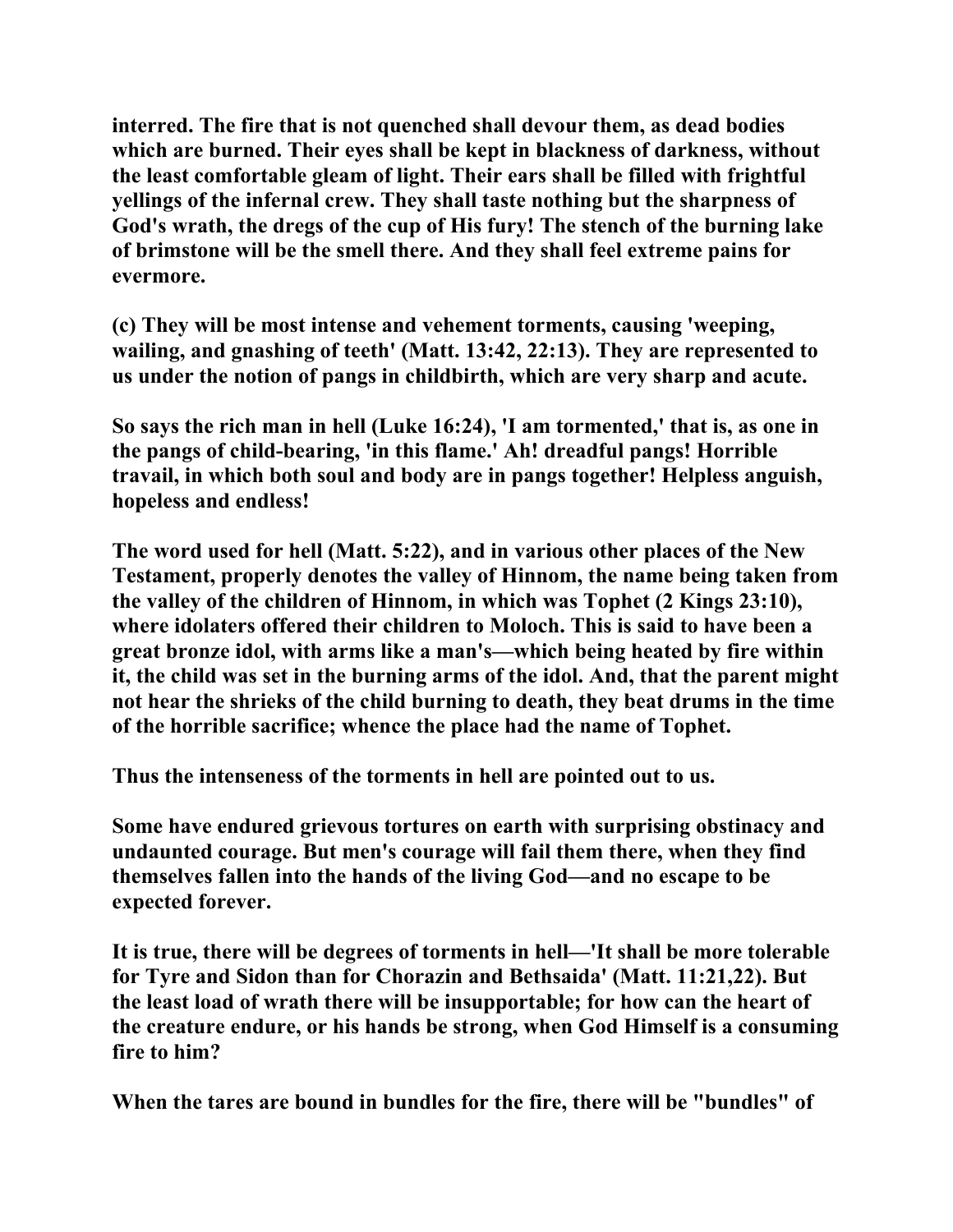**covetous persons, of drunkards, profane sweaters, unclean persons, formal hypocrites, unbelievers, and despisers of the Gospel, and the like.** 

**The several "bundles" being cast into hell-fire, some will burn more vehemently than others, according as their sins have been more heinous than those of others—a fiercer flame shall seize the bundle of the profane, than the bundle of unsanctified moralists.** 

**The furnace will be hotter to those who have sinned against light, than to those who lived in darkness (Luke 12:47,48), "That servant which knew his lord's will, and did not do it, shall be beaten with many stripes. But he who knew not, and did commit things worthy of stripes, shall be beaten with few stripes.'** 

**But the sentence common to them all—(Matt. 13:30), 'Bind them in bundles to burn them,' speaks of the great vehemency and fierceness of the lowest degree of torment in hell.** 

**(d) The torments will be uninterrupted. There is no intermission there—no ease, no, not for a moment. They 'shall be tormented day and night forever and ever'. Few are so troubled in this world, but sometimes they get rest. But the damned shall get none. They took their rest in the time appointed of God for their labor.** 

**Storms are rarely seen, without some space between the showers. But there is no intermission in the storm that falls on the wicked in hell. There, deep will be calling unto deep, and the waves of wrath continually rolling over them. There, the heavens will be always black to them, and they shall have a perpetual night, but no rest (Rev. 14:11), "They have no rest day nor night.'** 

**(e) They will be unpitied. The punishments inflicted on the greatest malefactors on earth draw forth some compassion from the spectators. But the damned shall have none to pity them.** 

**God will not pity them, but laugh at their calamity (Prov. 1:26). The blessed company in heaven shall rejoice in the execution of God's righteous judgment, and sing while their smoke rises up forever and ever (Rev. 19:3), 'And again they said, Hallelujah! And her smoke rose up forever and ever.'** 

**No compassion can be expected from the devil and his angels, who delight in**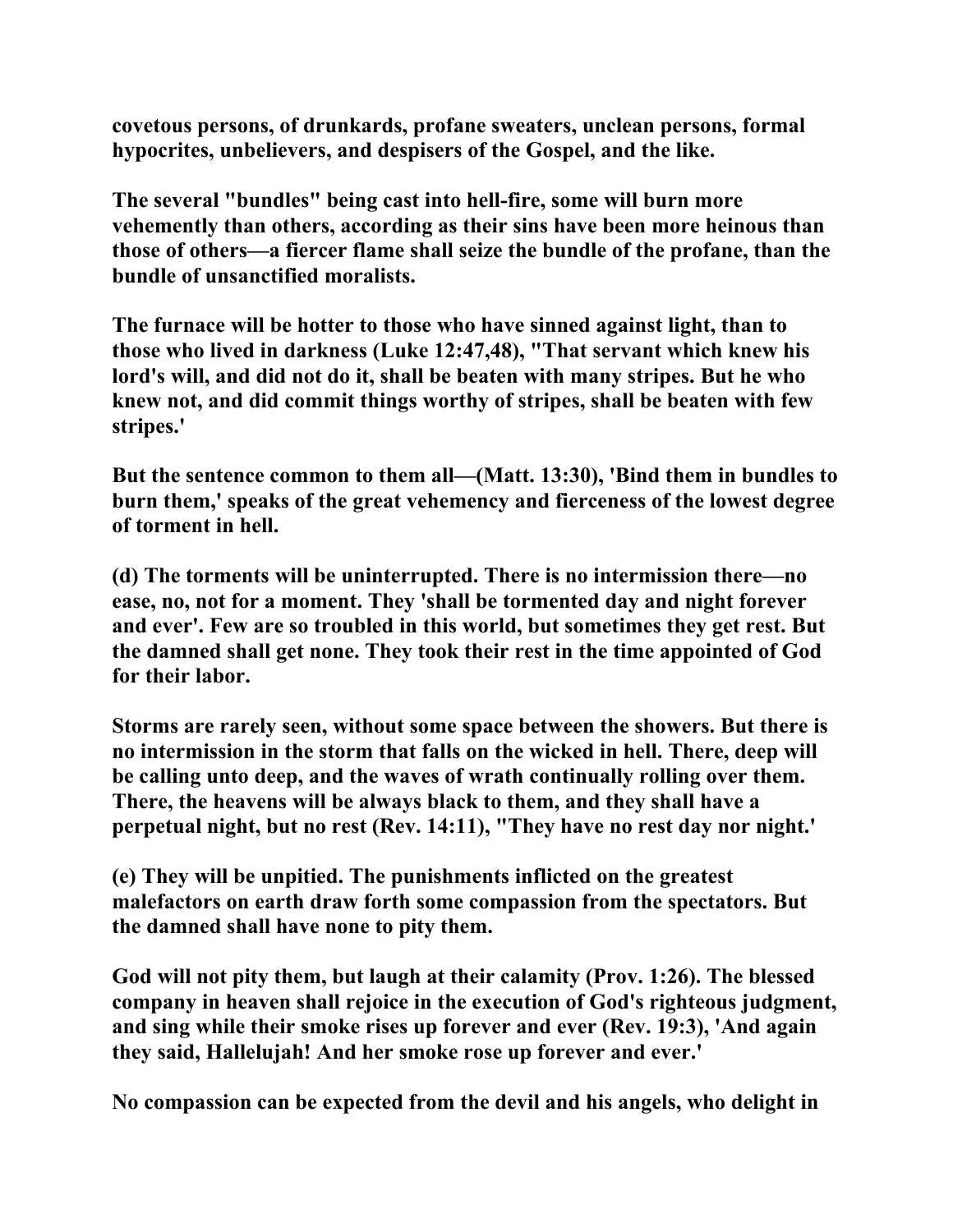**the ruin of the children of men, and are and will be forever void of pity. Neither will one person pity another there, where every one is weeping and gnashing his teeth, under his own insupportable anguish and pain.** 

**There, natural affection will be extinguished—parents will not love their children, nor children their parents; the mother will not pity the daughter in these flames, nor will the daughter pity the mother; the son will show no regard to his father there, nor the servant to his master, where every one will be groaning under his own torment.** 

**(f) To complete their misery, their torments shall be eternal! 'And the smoke of their torments ascends up forever and ever.' Ah! what a frightful case is this—to be tormented in the whole body and soul, and that not with one kind of torment, but many; all of these most acute, and all this without any intermission, and without pity from any!** 

**What heart can conceive those things without horror? Nevertheless, if this most miserable case were at length to have an end, that would afford some comfort.** 

**But the torments of the damned will have no end!** 

**Application—** 

**1. Learn from this the evil of sin. It is a stream that will carry down the sinner, until he is swallowed up in the ocean of wrath!** 

**The pleasures of sin are bought too dear, at the rate of everlasting burnings. What did the rich man's purple clothing and sumptuous food avail him, when in hell he was encircled by purple flames, and could not have a drop of water to cool his tongue?** 

**Alas! that men should indulge themselves in sin which will bring such bitterness in the end! That they should drink so greedily of the poisonous cup, and hug that serpent in their bosom that will sting them to the heart!** 

**2. What a God He is with whom we have to do! What hatred He bears to sin, and how severely He punishes it!** 

**Know that the Lord is most just, as well as most merciful, but do not think that He is such an one as you are! Away with the fatal mistake before it be too**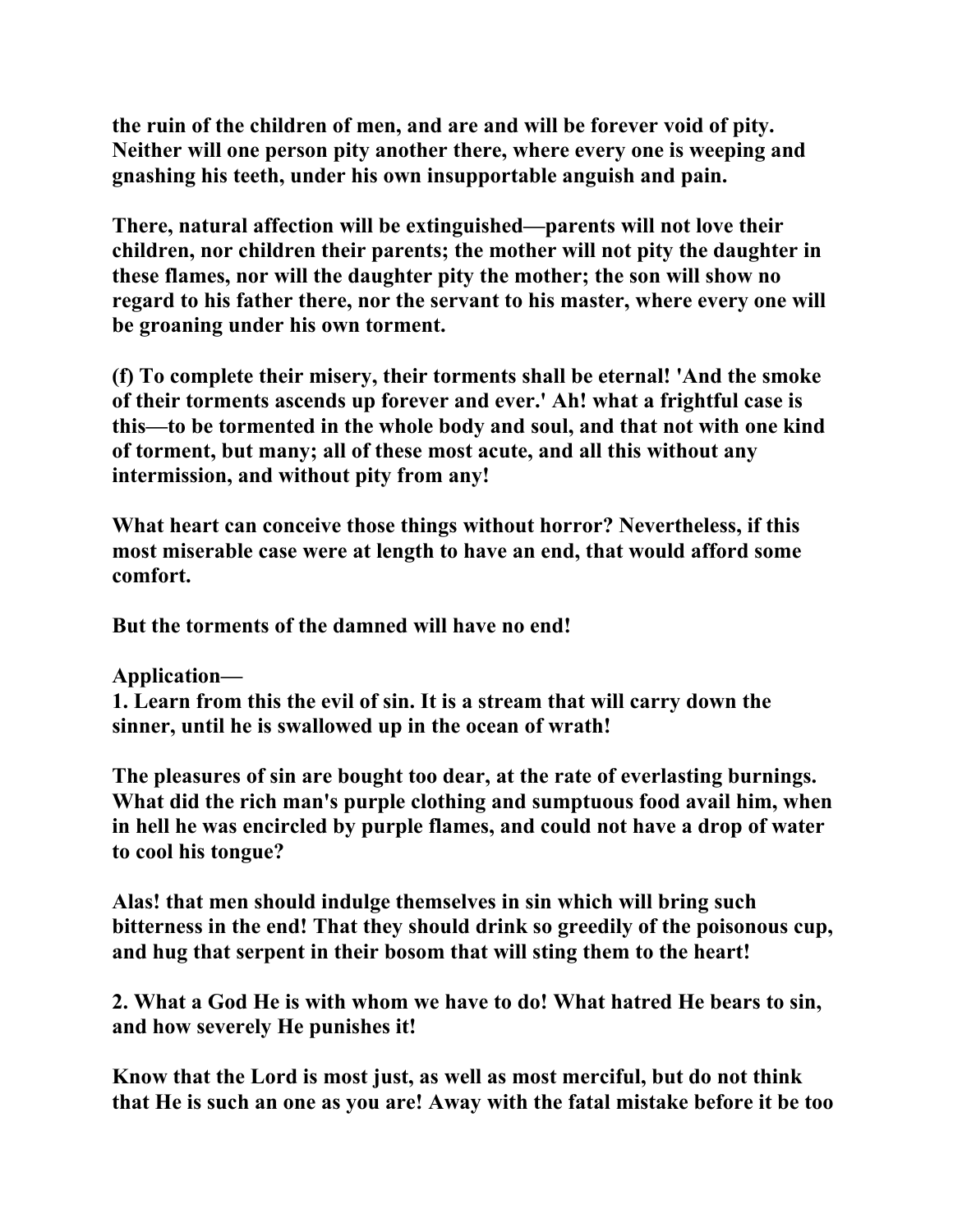**late (Ps. 50:21-2), "You thought that I was altogether such an one as yourself—but I will reprove you, and set them in order before your eyes. Now consider this, you that forget God, lest I tear you in pieces, and there be none to deliver."** 

**The fire prepared for the devil and his angels, dark as it is, will discover God to be a severe revenger of sin. See the absolute necessity of fleeing to the Lord Jesus Christ by faith; and also the same necessity of repentance, and holiness of heart and life.** 

**The avenger of blood is pursuing you, O sinner! Haste and escape to the city of refuge! Wash now in the fountain of the Mediator's blood, that you may not perish in the lake of fire! Open your heart to Him, lest the pit close its mouth on you! Leave your sins, else they will ruin you; kill them, else they will be your death forever!** 

**Let not the terror of hell-fire put you upon hardening your heart more, as it may do, if you entertain that wicked thought, 'There is no hope' (Jer. 2:25), which, perhaps, is more common among the hearers of the gospel than many are aware of. But there is hope for the worst of sinners, who will come to Jesus Christ!** 

**If there are no good qualifications in you, as certainly there can be none in a sinful man, none in any man but what are received from Christ; know that He has not suspended your welcome on any good qualifications—take Him and His salvation freely offered to all to whom the Gospel comes. 'Whoever will, let him take the water of life freely' (Rev. 22:17). 'Him that comes to me I will in no wise cast out' (John 6:37).** 

**It is true, you are a sinful creature, and cannot repent; you are unholy, and cannot make yourself holy. No, you have attempted to repent, to forsake sin, and to be holy, but still failed of repentance, reformation, and holiness; and therefore, you said—'There is no hope. No, for I have loved strangers, and after them will I go.' Truly, no wonder that the success has not answered your expectation, since you have always begun your work amiss. But first of all honor God, by believing the testimony He has given of His Son, namely, that eternal life is in Him—and honor the Son of God, by believing in Him, that is—embracing and falling in with the free offer of Christ, and of His salvation from sin and from wrath, made to you in the Gospel; trusting in Him confidently for righteousness to your justification, and also for sanctification;**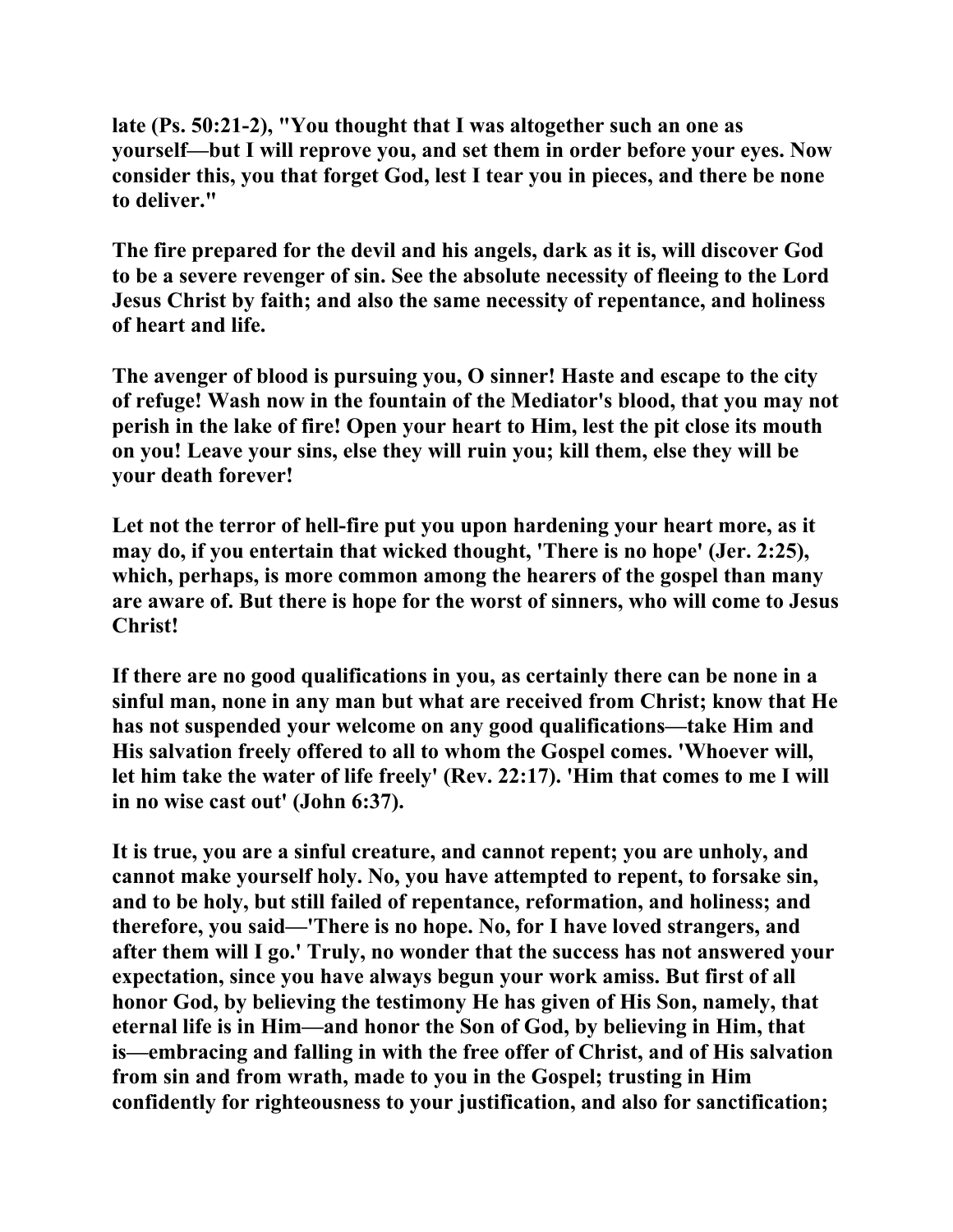**seeing 'of God he is made unto us' both 'righteousness and sanctification' (1 Cor. 1:30). Then, if you have as much credit to give to the Word of God, as you would allow to the word of an honest man, offering you a gift, and saying, 'Take it, and it is yours'; you may believe that God is your God, Christ is yours, His salvation is yours, your sins are pardoned, you have strength in Him for repentance and for holiness; for all these are made over to you in the free offer of the gospel.** 

**Believing on the Son of God, you are justified, the curse is removed. But while it lies upon you, how is it possible you should bring forth the fruits of holiness? But, if the curse is removed, that death which seized on you with the first Adam, according to the threatening (Gen. 2:17), is taken away. In consequence of which, you will find the bands of wickedness, now holding you fast in impenitence, broken asunder, as also the bands of death. So as you will be able to repent indeed from the heart—you will find the spirit of life returned to your soul, on whose departure that death ensued, so as thenceforth you will be enabled to live unto righteousness.** 

**No man's case is so bad, but it may be mended this way, in time, to be perfectly right in eternity. And no man's case is so good, but, another way being taken, it will be ruined for time and eternity too.** 

#### **III. THE DAMNED SHALL HAVE THE SOCIETY OF DEVILS IN THEIR MISERABLE STATE IN HELL—**

**For they must depart into "fire prepared for the devil and his angels." O horrible company! O frightful association! Who would choose to dwell in a palace haunted by devils? To be confined to the most pleasant spot of earth, with the devil and his infernal furies, would be a most terrible confinement. How would men's hearts fail them, and their hair stand up, finding themselves environed with the hellish crew!** 

**But, ah! how much more terrible must it be, to be cast with the devils into one fire, locked up with them in one dungeon, shut up with them in one pit!** 

**To be closed up in a den of roaring lions, girded about with serpents, surrounded with venomous asps, and to have the heart eaten out by vipers, altogether and at once, is a comparison too low to show the misery of the damned, shut up in hell with the devil and his angels!** 

**They go about now as roaring lions, seeking whom they may devour. But then**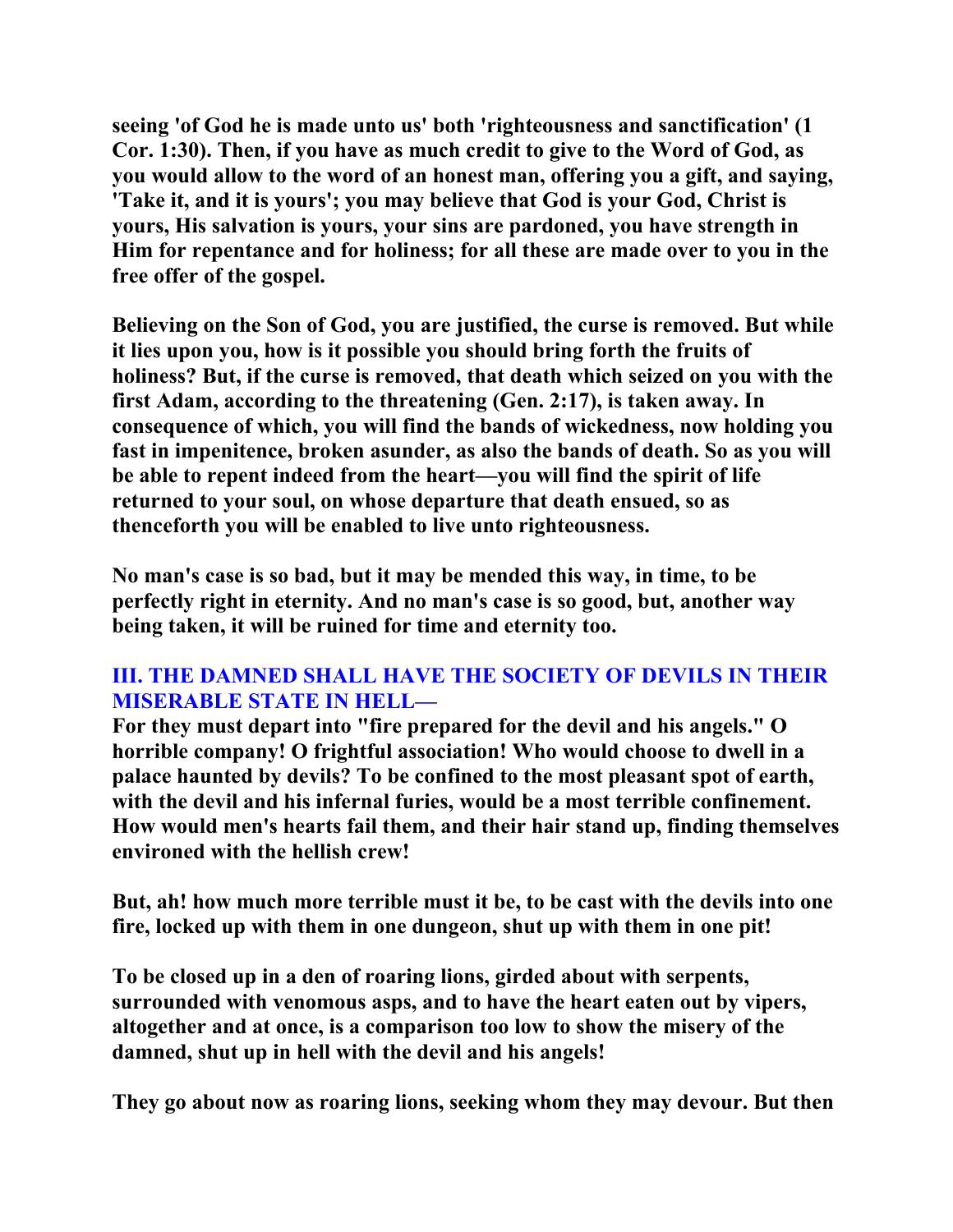**they shall be confined in their den with their prey. They shall be filled with the wrath of God, and receive the full torment (Matt. 8:29), which they tremble in expectation of (James 2:19), being cast into the fire prepared for them.** 

**How will these lions roar and tear! How will these serpents hiss! These dragons cast out fire! What horrible anguish will seize the damned, finding themselves in the lake of fire with the devil who deceived them! drawn there with the silken cords of temptation by these wicked spirits! and bound with them in everlasting chains under darkness!** 

**'And the devil that deceived them was cast into the lake of fire and brimstone, where the beast and the false prophet are, and shall be tormented day and night forever and ever.' (Rev. 20:10)** 

**O that men would consider this in time, renounce the devil and his lusts, and join themselves to the Lord in faith and holiness! Why should men choose such company in this world, and delight in such society, as they would not desire to associate with in the next world? Those who like not the company of the saints on earth will get none of it in eternity; but, as godless company is their delight now, they will afterwards get enough of it, when they have eternity to pass in the roaring and blaspheming society of devils and reprobates in hell! Let those who use to invocate the devil to take them, soberly consider that the company so often invited will be terrible at last, when come.** 

#### **IV. THE ETERNITY OF THE WHOLE—**

**And, Lastly, Let us consider the eternity of the whole, the everlasting continuance of the miserable state of the damned in hell.** 

**A. If I could, I would show WHAT ETERNITY IS, I mean, the creature's eternity. But who can measure the waters of the ocean? Or who can tell you the days, years, and ages of eternity, which are infinitely more than the drops of the ocean?** 

**None can comprehend eternity but the eternal God. Eternity is an ocean whereof we shall never see the shore; it is a deep where we can find no bottom; a labyrinth from whence we cannot extricate ourselves, and where we shall ever lose the door. There are two things we may say of it— 1. It has a beginning. God's eternity has no beginning, but the creature's has. Once there was no lake of fire; and those who have been there for some**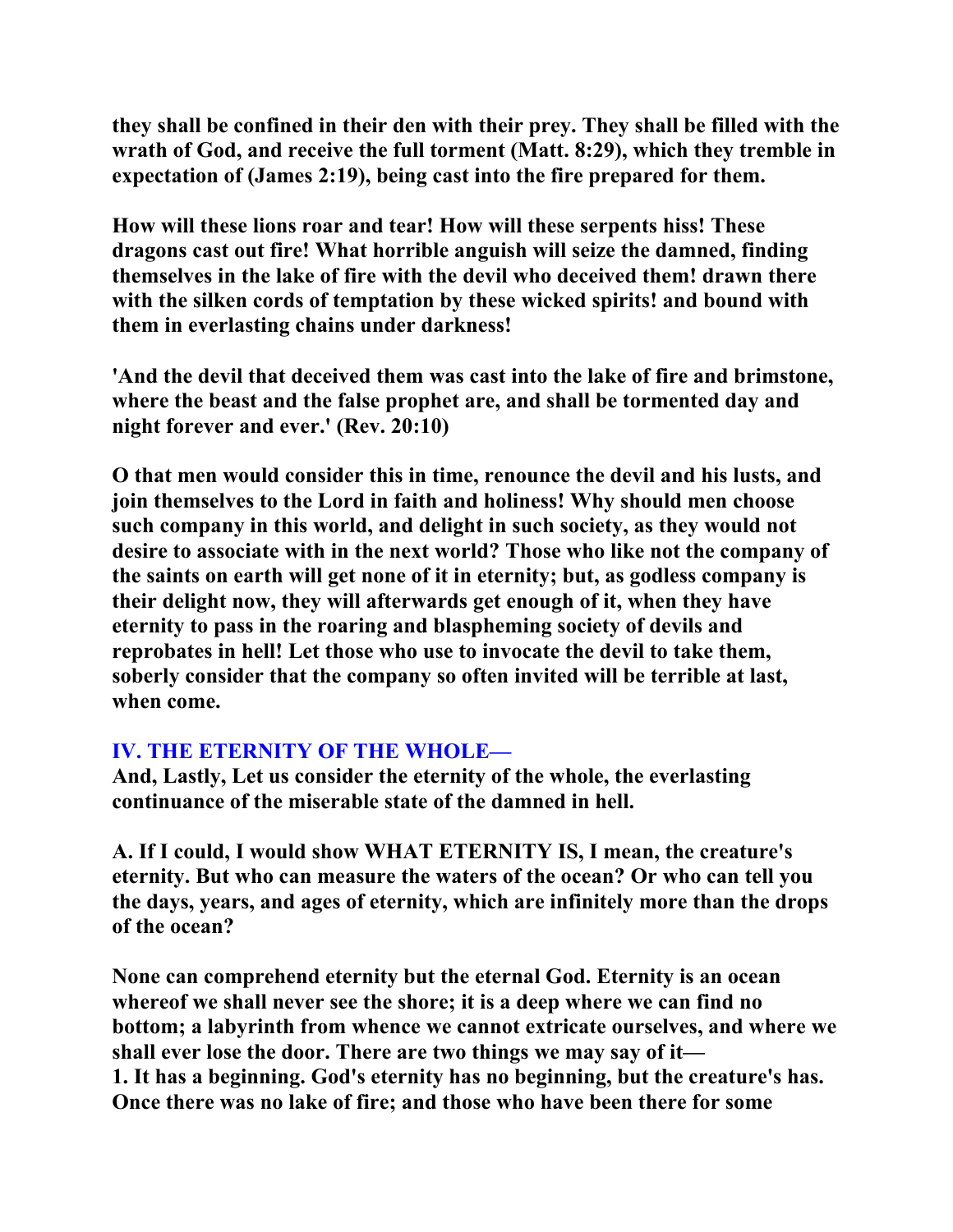**hundreds of years, were once in time, as we now are.** 

**2. It shall never have an end. The first who entered into the eternity of woe is as far from the end of it as the last who shall go there will be at his entry. They who have launched out furthest into that ocean are as far from land as they were the first moment they went into it—and, thousands of ages after this they will be as far from it as ever. Wherefore eternity, which is before us, is a duration that has a beginning but no end.** 

**It is a beginning without a middle, a beginning without an end. After millions of years passed in it, still it is beginning! God's wrath in hell will ever be the wrath to come! There is no middle in eternity! When millions of ages are past in eternity, what is past bears no proportion to what is to come—no, not so much as one drop of water, falling from the tip of one's finger, as compared to all the waters of the ocean.** 

**There is no end of it—while God is, it shall be. It is an entry without an end to it, a continual succession of ages, a glass always running, which shall never run out.** 

**Observe the continual succession of hours, days, months, and years, how one still follows upon another; and think of eternity, wherein there is a continual succession without end. When you go out at night and behold the stars of heaven, how they cannot be numbered for multitude, think of the ages of eternity; consider also, there is a certain definite number of stars, but no number of the ages of eternity.** 

**When you see water running in a river, think how vain a thing it would be to sit down by it, and wait until it should run out, that you may pass over; observe how new water still succeeds to that which passes by you—and therein you have an image of eternity, which is a river that never dries up.** 

**They who wear rings have an image of eternity on their fingers; and they who handle the wheel have an emblem of eternity before them—for to whichever part of the ring or wheel we look, one will still see another part beyond it; and on whatever moment of eternity you meditate, there is still another beyond it.** 

**When you are abroad in the fields, and behold the blades of grass on the earth, which no man can reckon, think with yourselves, that, were as many thousands of years to come, as there are blades of grass on the ground, even**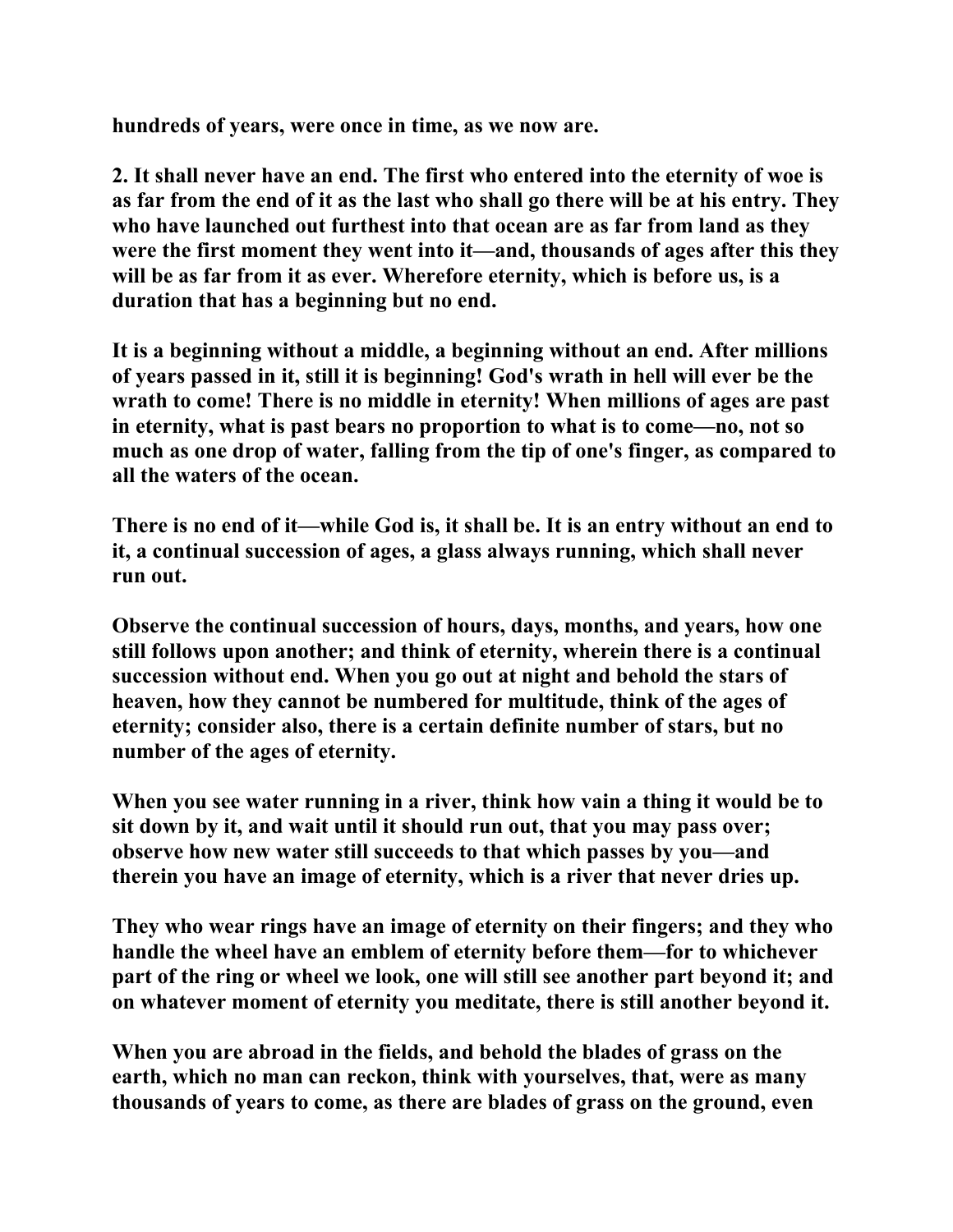**those would have an end at length; but eternity will have none.** 

**When you look to a mountain, imagine in your hearts how long would it be before that mountain should be removed by a little bird coming but once every thousand years, and carrying away but one grain of the dust of it—the mountain would at length be removed that way, and brought to an end; but eternity will never end.** 

**Suppose this with respect to all the mountains of the earth, no, with respect to the whole globe itself—the grains of dust of which the whole of it is made up are not infinite; and therefore the last grain would, at length, come to be carried away, as seen above—yet eternity would be, in effect, but beginning.** 

**These are some crude emblems of eternity! And now add misery and woe to this eternity, what tongue can express it? What heart can conceive it? In what balance can that misery and that woe be weighed?** 

**B. Let us take A VIEW OF WHAT IS ETERNAL, IN THE STATE OF THE DAMNED IN HELL—Whatever is included in the fearful torments of their state, is everlasting—therefore all the doleful ingredients of their miserable state will be everlasting—they will never end.** 

**The text expressly declares the fire, into which they must depart, to be everlasting fire. And our Lord elsewhere tells us, that in hell, the fire never shall be quenched (Mark 9:43). He had an eye to the valley of Hinnom, in which, besides the before mentioned fire for burning the children to Molech, there was also another fire burning continually, to consume the dead carcasses and filth of Jerusalem—so the Scripture, representing hell-fire by the fire of that valley, speaks of it not only to be most intense, but also everlasting. Seeing, then, the damned must depart, as cursed ones, into everlasting fire, it is evident that—** 

**(1) The damned themselves shall be eternal; they will have a being for ever, and will never be substantially destroyed or annihilated.** 

**To what end is the fire eternal, if those who are cast into it be not eternally in it? It is plain, the everlasting continuance of the fire is an aggravation of the misery of the damned. But, surely, if they be annihilated, or substantially destroyed, it would be all the same to them, whether the fire be everlasting or not. No, but they depart into everlasting fire, to be everlastingly punished in it.**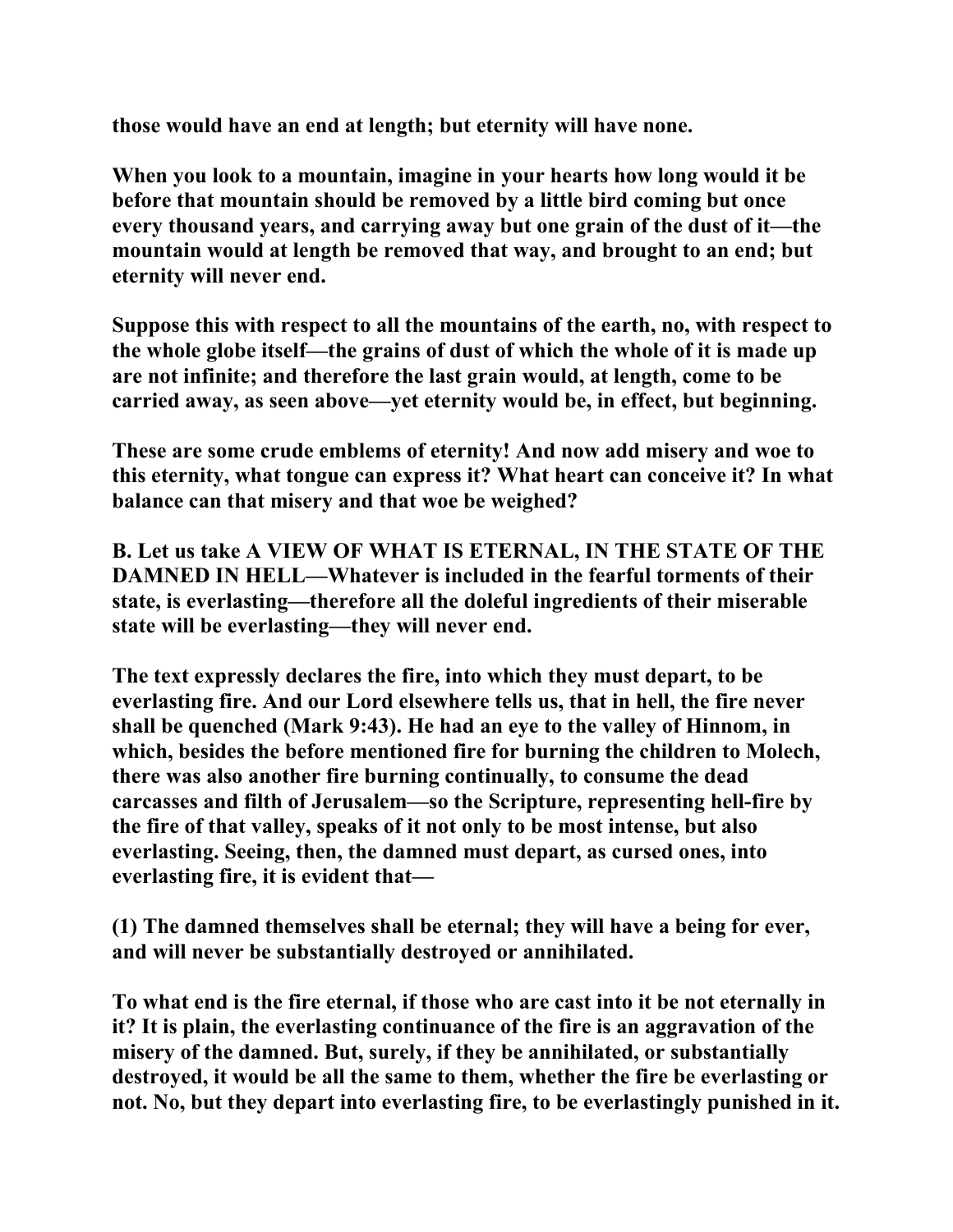**(Matt. 25:46), 'These shall go away into everlasting punishment.' Thus the execution of the sentence is a certain discovery of the meaning of it.** 

**The worm, that dies not, must have a subject to live in—they, who shall have no rest, day nor night (Rev. 14:11), but shall be 'tormented day and night forever and ever' (Rev. 20:10). They will certainly have a being for ever and ever, and not be brought into a state of eternal rest in annihilation.** 

**Destroyed indeed they shall be—but their destruction will be an everlasting destruction (2 Thess. 1:9); a destruction of their well-being, but not of their being. What is destroyed is not therefore annihilated—'Are you come to destroy us?' said the devil unto Jesus Christ (Luke 4:34). The devils are afraid of torment, not of annihilation (Matt. 8:29), 'Are you come here to torment us before the time?'** 

**The state of the damned is indeed a state of death; but such a death it is as is opposite only to a happy life, as is clear from other notions of their state, which necessarily include eternal existence. As they who are dead in sin are dead to God and holiness, yet alive to sin—so dying in hell they live, but separated from God and His favor, in which is life (Psalm 30:5). They shall ever be under the pangs of death; ever dying, but never dead, or absolutely void of life.** 

**How desirable would such a death be to them! But it will flee from them forever. Could they kill one another there, or could they, with their own hands, tear themselves into lifeless pieces, their misery would quickly be at an end. But there they must live, whom chose death and refused life; for there death lives, and the end ever begins.** 

**(2) The curse shall lie upon them eternally, as the everlasting chain to hold them in the everlasting fire—a chain that shall never be loosed, being fixed forever about them by the dreadful sentence of the eternal judgment. This chain, which spurns the united force of devils held fast by it, is too strong to be broken by men, who being solemnly anathematized and devoted to destruction., can never be recovered to any other use.** 

**(3) Their punishment shall be eternal. 'These shall go away into everlasting punishment.' They will be forever separated from God and Christ, and from the society of the holy angels and saints, between them an impassable gulf will be fixed—'And besides all this, between us and you a great chasm has been**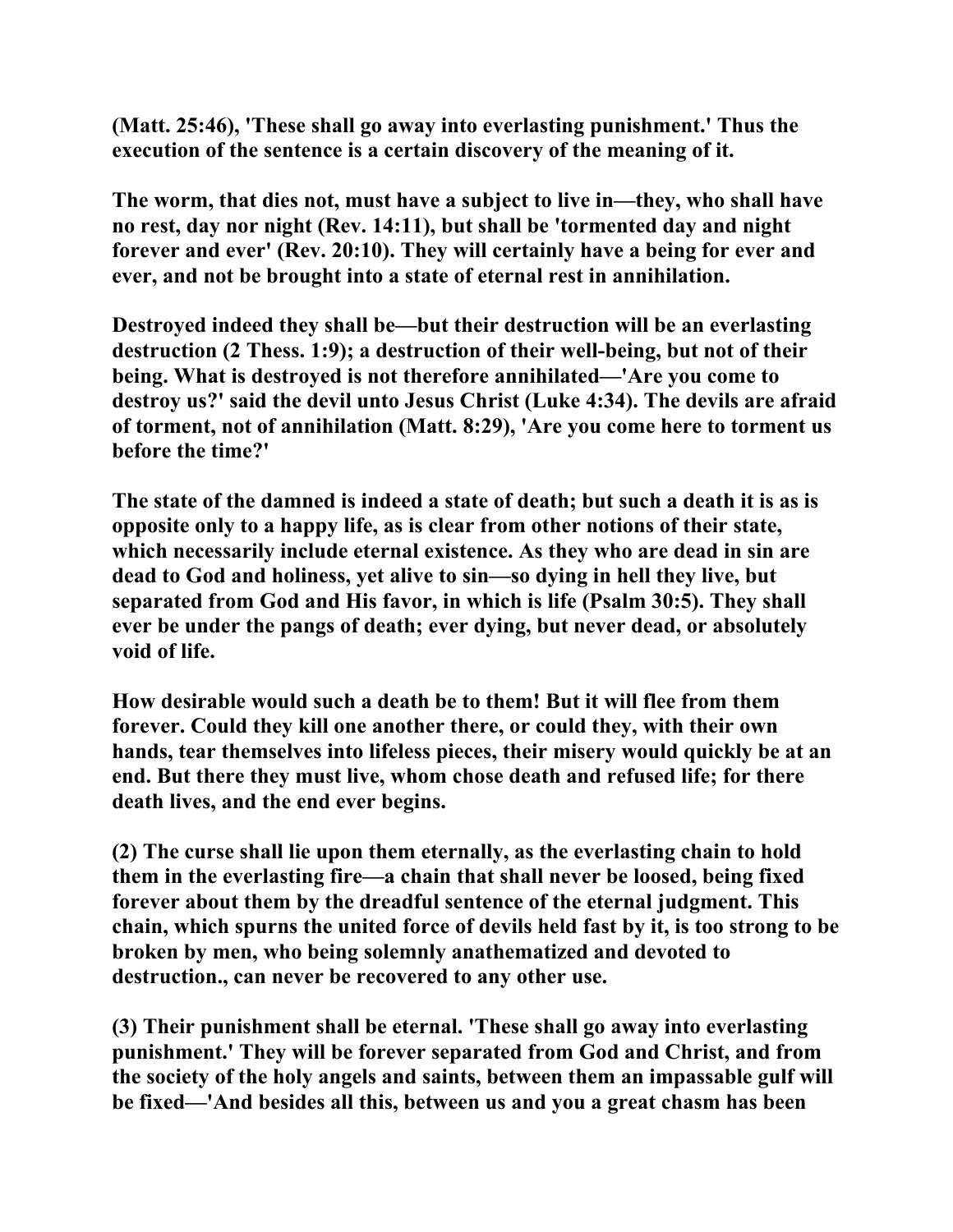**fixed, so that those who want to go from here to you cannot, nor can anyone cross over from there to us.'** 

**They shall forever have the horrible society of the devil and his angels. There will be no change of company forever in that region of darkness. Their torment in the fire will be everlasting—they must live forever in it.** 

**Several authors, both ancient and modern, tell us of earth-flax, or salamander's hairs, that cloth made of it, being cast into the fire, is so far from being burnt or consumed, that it is only made clean thereby, as other things are by washing. But however that is, it is certain the damned shall be tormented forever and ever in hell-fire, and not substantially destroyed (Rev. 20:10). And indeed nothing is annihilated by fire, but only dissolved. Of whatever nature hell-fire is, no question, the same God who kept the bodies of the three children from burning in Nebuchadnezzar's fiery furnace, can also keep the bodies of the damned from any such dissolution by hell-fire as may infer privation of life.** 

**(4) Their knowledge and 'sense' of their misery shall be eternal, and they shall assuredly know that it will be eternal. How desirable would it be to them to have their 'sense' forever locked up, and to lose the consciousness of their own misery—as one may rationally suppose it to fare at length with some, in the punishment of death inflicted on them on earth, and as it is with some insane people; but that agrees not with the notion of torment forever and ever, nor the worm that dies not.** 

**No, they will ever have a lively feeling of their misery, and strongest impressions of the wrath of God against them. And that dreadful intimation of the eternity of their punishment, made to them by their Judge, in their sentence, will fix such impressions of the 'eternity of their miserable state' upon their minds, as they will never be able to lay it aside; but will continue with them evermore, to complete their misery.** 

**This will fill them with everlasting despair; a most tormenting passion, which will continually rend their hearts, as it were, in a thousand pieces.** 

**To see floods of wrath ever coming, and never to cease; to be forever in torment, and to know that there shall never, never be a release, will be the topstone put on the misery of the damned!**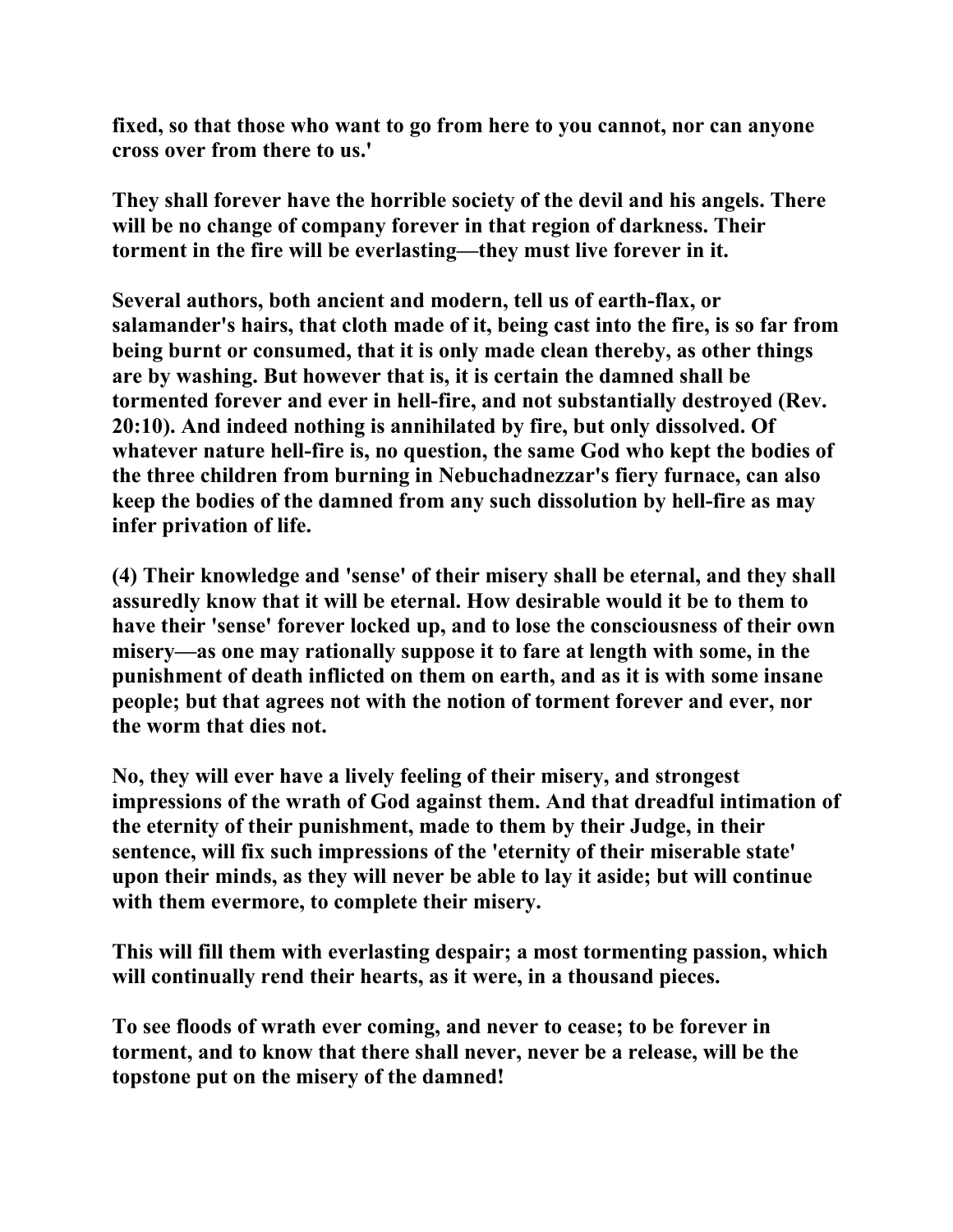**If hope deferred makes the heart sick' (Prov. 13:12), how killing will it be for hope to be rooted up, slain outright, and buried forever out of the creature's sight!** 

**This will fill them with hatred and rage against God, their known irreconcilable enemy; and under it, they will roar forever, like wild bulls in a net, and fill the pit with blasphemies evermore.** 

**I might here show the reasonableness of the eternity of the punishment of the damned—but, having already spoken of it, in vindicating the justice of God, in His subjecting men in their natural state to eternal wrath, I only remind you of three things—** 

**1. The infinite dignity of the party offended by sin requires an infinite punishment to be inflicted for the vindication of His honor, since the demerit of sin rises according to the dignity and excellence of the person against whom it is committed.** 

**The party offended is the great God, the chief good—the offender a vile worm; in respect to perfection, infinitely distant from God, to whom he is indebted for all the good that he ever had. This then requires an infinite punishment to be inflicted on the sinner; which, since it cannot in him be infinite in value, must needs be infinite in duration, that is to say, eternal.** 

**Sin is a kind of infinite evil, as it wrongs an infinite God; and the guilt and defilement of it is never taken away, but endures forever, unless the Lord Himself in mercy remove it.** 

**God, who is offended, is eternal; His being never comes to an end—the sinful soul is immortal, and the man shall live forever. The sinner, being without strength (Rom. 5:6) to expiate his guilt, can never put away the offence; therefore it ever remains, unless the Lord put it away Himself, as in the elect, by His Son's blood.** 

**Therefore the party offended, the offender, and the offence, forever remaining, the punishment cannot but be eternal!** 

**2. The sinner would have continued the course of his provocations against God forever without end, if God had not put a check to it by death. As long as they were capable of acting against Him in this world, they did it—and therefore justly will He act against them, while He is; that is, forever.**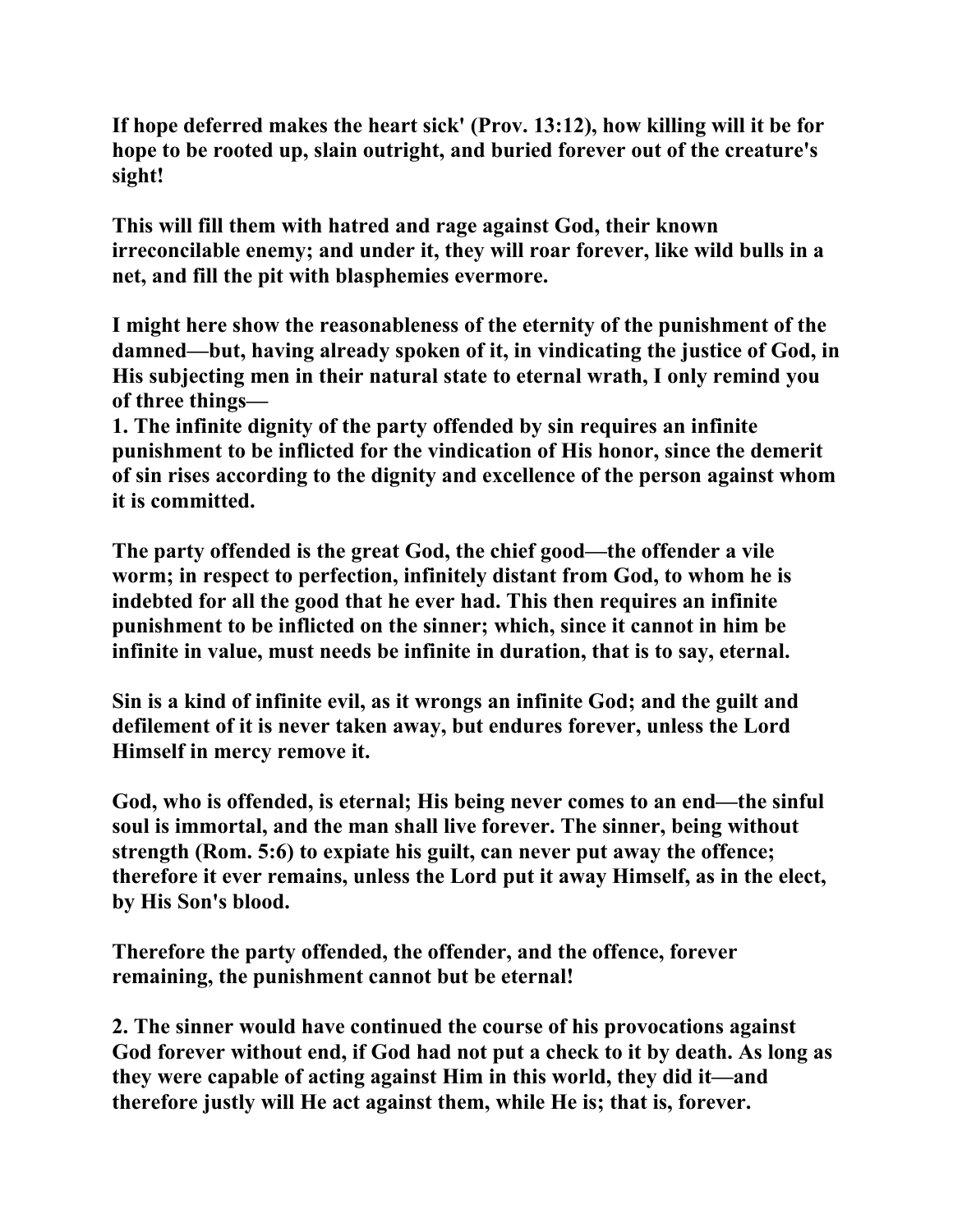**God, who judges of the will, intents, and inclinations of the heart, may justly do against sinners, in punishing, as they would have done against Him in sinning.** 

**3. Though I put not the stress of the matter here, yet it is just and reasonable that the damned suffer eternally, since they will sin eternally in hell, gnashing their teeth (Matt. 8:12), under their pain, in rage, envy, and grudge (compare Acts 7:54; Psalm 112:10; Luke 13:28), and blaspheming God there (Rev. 16:21) while they are driven away in their wickedness (Prov. 14:32).** 

**That the wicked be punished for their wickedness is just, and it is in no way inconsistent with justice that the being of the creature be continued forever wherefore it is just that the damned, continuing wicked eternally, do suffer eternally for their wickedness.** 

**The misery, under which they sin, can neither free them from the debt of obedience, nor excuse their sinning and make it blameless. The creature, as a creature, is bound unto obedience to his Creator; and no punishment inflicted on him can free him from it, any more than the malefactor's prison, irons, whipping, and the like, set him at liberty again, to commit the crimes for which he is imprisoned or whipped.** 

**Neither can the torments of the dammed excuse, or make blameless, their horrible sinning under them, any more than exquisite pains, inflicted upon men on earth, can excuse their murmuring, fretting, and blaspheming against God under them.** 

**It is not the wrath of God, but their own wicked nature, that is the true cause of their sinning under it; for the holy Jesus bore the wrath of God without so much as one unbecoming thought of God, and far less any one unbecoming word.** 

#### **Application**

**1. Here is a measuring rod—O that men would apply it! Apply it to your own time in this world, and you will find your time to be very short. A prospect of much time to come, proves the ruin of many souls. Men will be reckoning their time by 'years', like that rich man (Luke 12:19-20), when, it may be, there are not many 'hours' of it to run. But reckon as you will, laying your time to the measuring reed of eternity, you will see your age is as nothing.**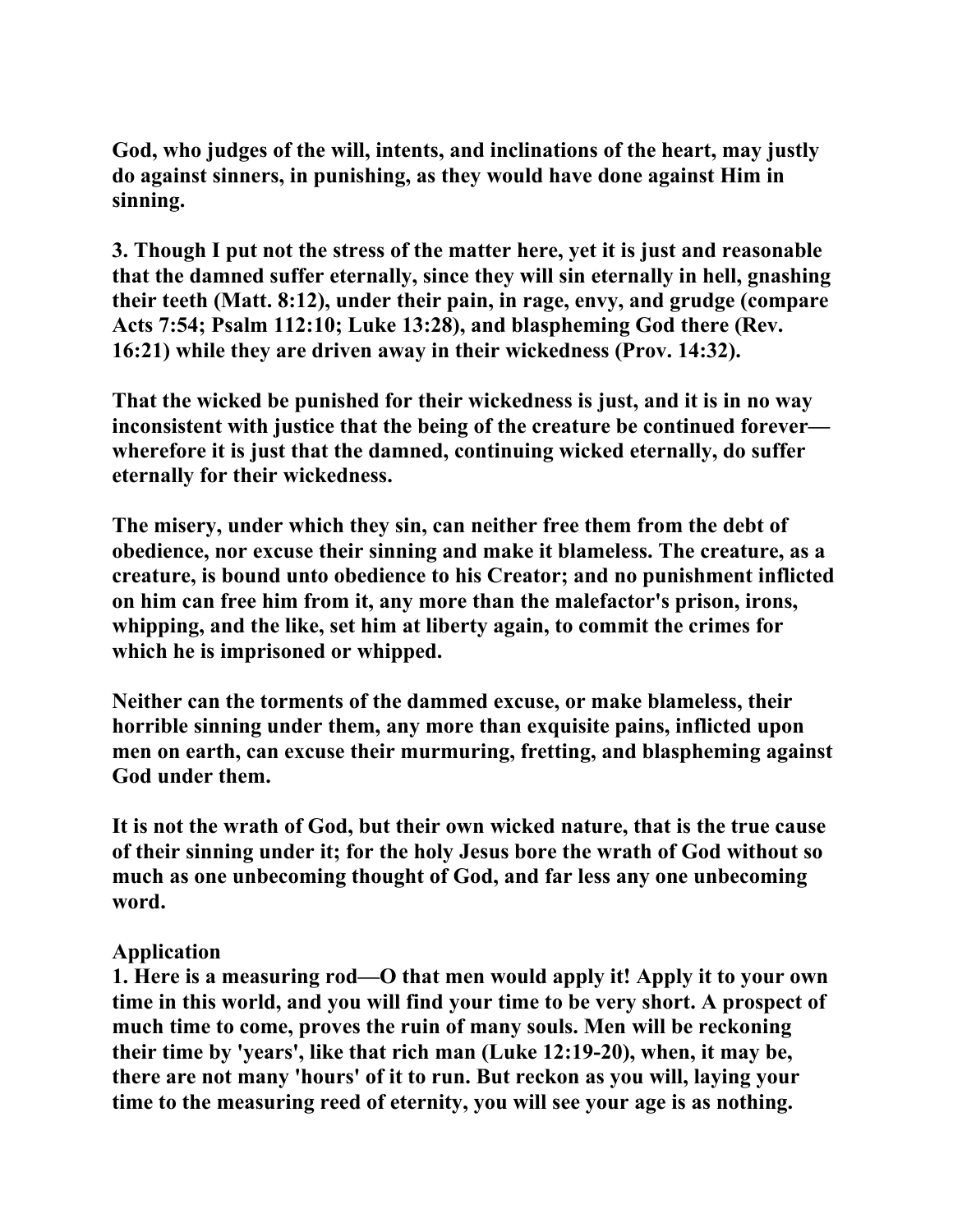**What a small and inconsiderable point is sixty, eighty, or a hundred years, in respect of eternity! Compared with eternity, there is a greater disproportion than between a hair's breadth and the circumference of the whole earth.** 

**Why do we then sleep in such a short day, while we are in danger of losing rest through the long night of eternity?** 

**Apply it to your endeavors for salvation, and they will be found very scanty. When men are pressed to diligence in their salvation work, they are ready to say, 'To what purpose is this waste?'** 

**Alas! if it were to be judged by our diligence, what end it is that we have in view; as to the most part of us, no man could thereby conjecture that we have eternity in view. If we duly considered eternity, we could not but conclude, that, to leave no appointed means of God untried until we get our salvation secured—to refuse rest or comfort in anything, until we are sheltered under the wings of the Mediator—to pursue our great interest with the utmost vigor to cut off lusts dear as right hands and right eyes—to set our faces resolutely against all difficulties—and fight our way through all opposition made by the devil, the world, and the flesh. These are, all of them together, little enough for eternity.** 

**2. Here is a balance of the sanctuary, by which we may understand the lightness of what is falsely thought weighty; and the weight of some things, by many reckoned to be very light.** 

**Some things seem very weighty, which, weighed in this balance, will be found very light—** 

**(a) Weigh the world, and all that is in it, the lust of the flesh, the lust of the eyes, and the pride of life, and the whole will be found light in the balance of eternity.** 

**Weigh herein all worldly profits, gains, and advantages; and you will quickly see, that a thousand worlds will not compensate for an eternity of woe! 'For what is a man profited, if he shall gain the whole world, and lose his own soul?' (Matt. 16:26). Weigh the pleasures of sin, which are but for a season, with the fire that is everlasting, and you show yourself to be fools and madmen, to run the hazard of losing the one for the other.** 

**(b) Weigh your afflictions in this balance, and you will find the heaviest of**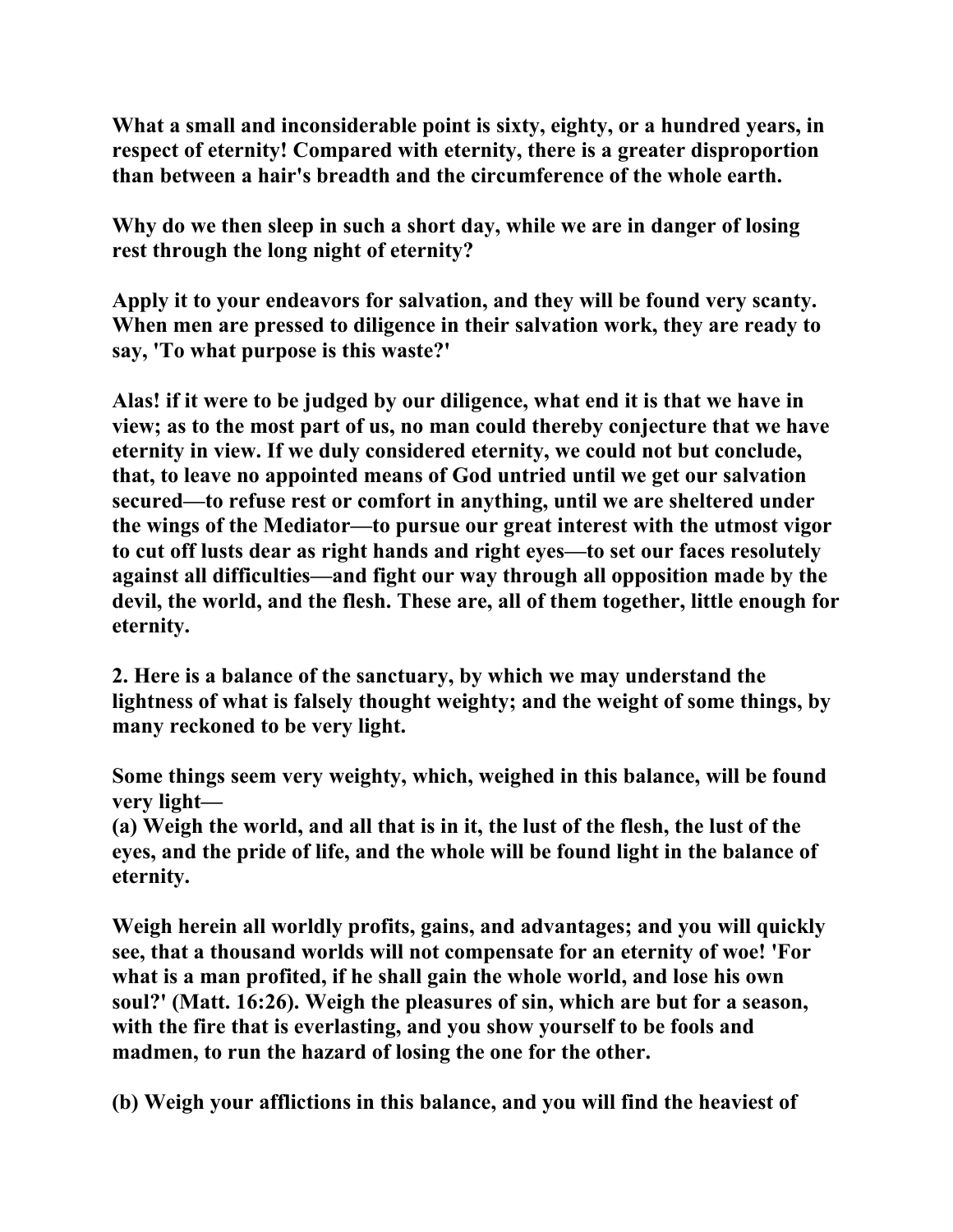**them very light, in respect of the weight of eternal anguish. Impatience under affliction, especially when worldly troubles so embitter men's spirits that they cannot relish the glad tidings of the Gospel, speaks great regardlessness of eternity.** 

**As a small and inconsiderable loss will be very little at heart with him who sees himself in danger of losing his whole estate; so troubles in the world will appear but light to him who has a lively view of eternity. Such a one will stoop and take up his cross, whatever it be, thinking it enough to escape eternal wrath.** 

**(c) Weigh the most difficult and uneasy duties of religion here, and you will no more reckon the yoke of Christ insupportable.** 

**Repentance and bitter mourning for sin, on earth, are very light in comparison of eternal weeping, wailing, and gnashing of teeth in hell! To wrestle with God in prayer, weeping and making supplication for the blessing in time, is far easier than to lie under the curse through all eternity! Mortification of the most beloved lust is a light thing in comparison with the second death in hell!** 

**(d) Weigh your convictions in this balance. O how heavy do those lie upon many until they get them shaken off! They are not disposed to continue with them, but strive to get clear of them as of a mighty burden. But the worm of a bad conscience will neither die nor sleep in hell, though we may now lull it asleep for a time.** 

**And certainly it is easier to entertain the sharpest convictions in this life, so that they lead us to Christ, than to have them fixed forever in the conscience, and to be in hell totally and finally separated from Him.** 

**But, on the other hand, weigh sin in this balance, and, though now it seems but a light thing to you, you will find it a weight sufficient to turn up an eternal weight of wrath upon you.** 

**Even idle words, vain thoughts, and unprofitable actions, weighed in this balance, and considered as following the sinner into eternity, will each of them be heavier than the sand of the sea! Time idly spent will make a weary eternity!**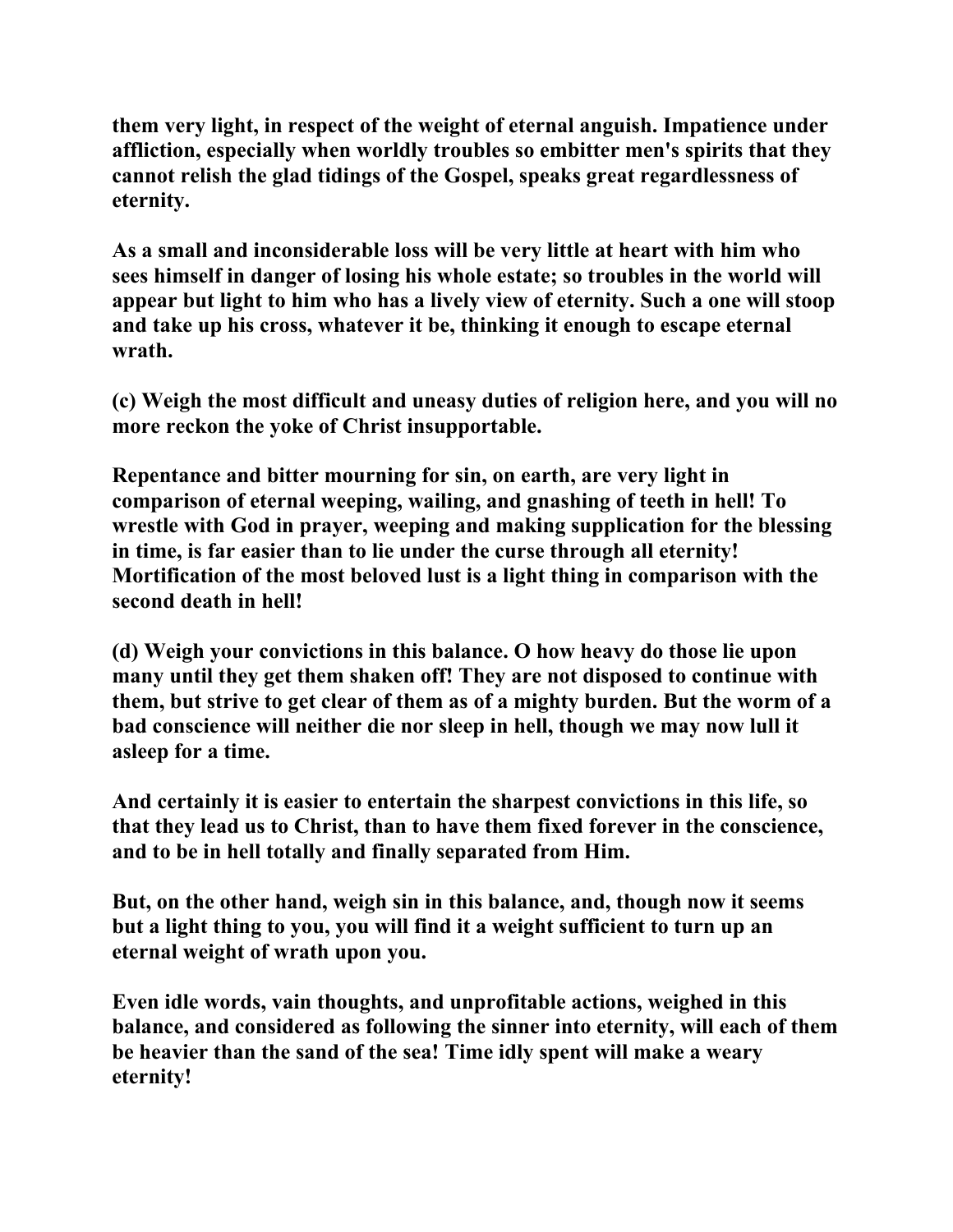**Now is your seedtime; thoughts, words, and actions, are the seed sown, eternity is the harvest. Though the seed now lies under the clod, disregarded by most men, even the least grain shall spring up at length; and the fruit will be according to the seed (Gal. 6:8), 'For he that sows to his flesh, shall of the flesh reap corruption, (that is, destruction), but he that sows to the Spirit shall of the Spirit reap life everlasting.'** 

**Weigh in this balance your time and opportunities of grace and salvation, and you will find them very weighty. Precious time and seasons of grace, Sabbaths, communions, prayers, sermons, and the like, are by many, now-a-days made light of; but the day is coming when one of these will be reckoned more valuable than a thousand worlds by those who now have the least value for them! When they are gone forever, and the loss cannot be retrieved, those will see the worth of them who will not now see it.** 

**3. Be warned and stirred up to flee from the wrath to come! Mind eternity, and closely ply the work of your salvation. What are you doing, while you are not so doing? Is heaven a fable, or hell a false alarm? Must we live eternally, and shall we be at no more pains to escape everlasting misery? Will faint wishes take the kingdom of heaven by force? Will such drowsy endeavors as most men satisfy themselves with, be accounted fleeing from the wrath to come?** 

**You who have already fled to Christ, up, and be doing. You who have begun the work, go on and loiter not, but 'work out your salvation with fear and trembling'. 'Fear him which is able to destroy both soul and body in hell'. Remember you are not yet ascended into heaven; you are but in your middle state.** 

**The everlasting arms have drawn you out of the gulf of wrath you were plunged into, in your natural state; they are still underneath you, that you can never fall down into it again. Nevertheless, you have not yet got up to the top of the rock; the deep below you is frightful—look at it, and hasten your ascent.** 

**You who are yet in your sinful state, lift up your eyes and take a view of the eternal state. Arise, you profane persons, you ignorant ones, you formal hypocrites, strangers to the power of godliness, and flee from the wrath to come!**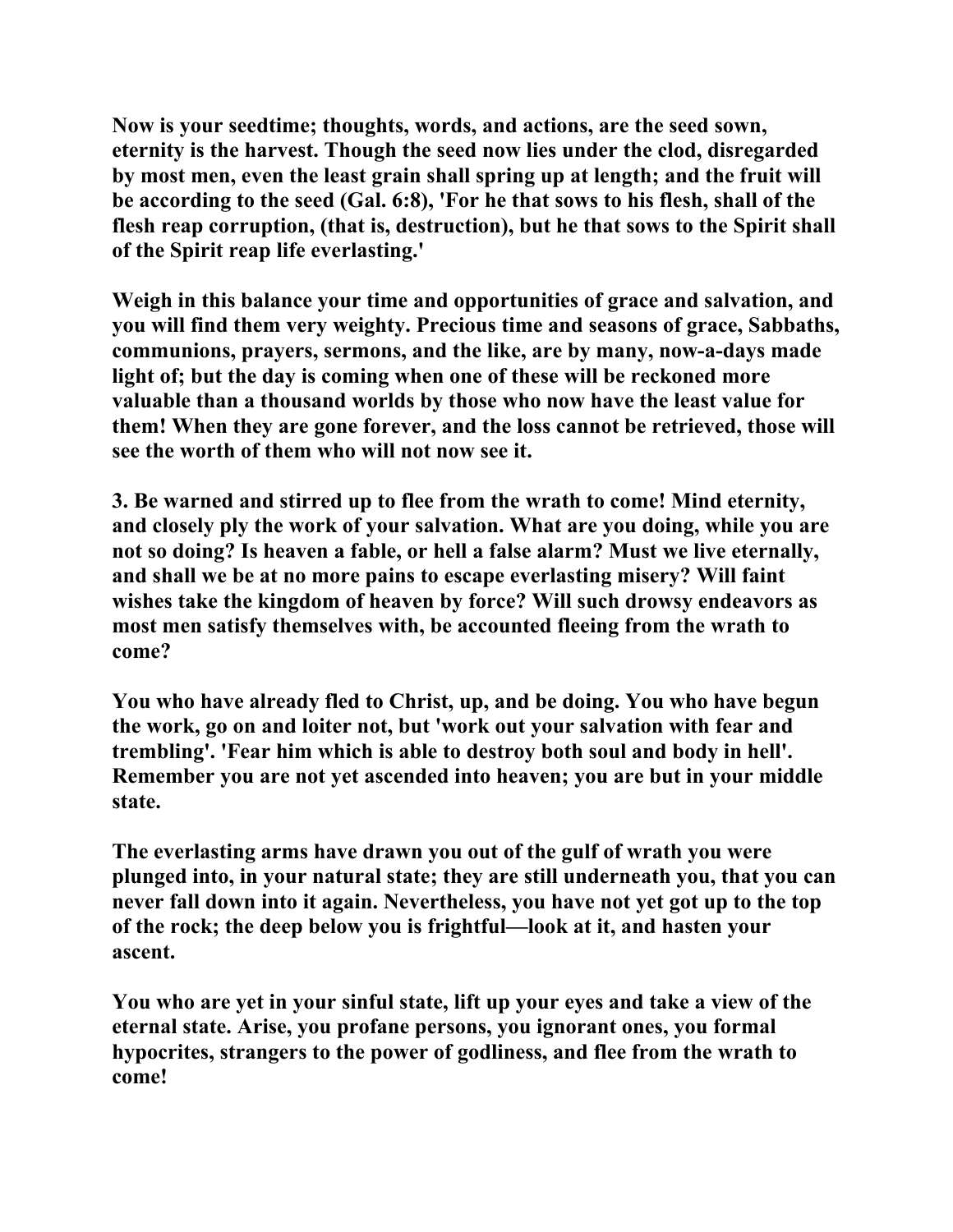**Let not the young venture to delay a moment longer, nor the old put off this work any more—'Today if you will hear his voice, harden not your hearts;' lest He swear in His wrath that you shall never enter into His rest.** 

**It is no time to linger in a state of sin, as in Sodom, when fire and brimstone are coming down on it from the Lord. Take warning in time. They who are in hell are not troubled with such warnings, but are enraged against themselves, because they slighted the warning when they had it.** 

**Consider, I beg you, how uneasy it is to lie one whole night on a soft bed in perfect health, when we gladly would have sleep but cannot get it, sleep being departed from us. How often do we in that case, wish for rest! how full of tossings to and fro!** 

**But ah! how dreadful must it be to lie in sorrow, wrapped up in scorching flames throughout eternity, in that place where they have no rest day nor night!** 

**How terrible would it be to live under violent pains of the colic or stone for forty or sixty years together without any intermission! Yet that is but a very small thing compared with eternal separation from God, the worm that never dies, and the fire that is never quenched!** 

**Eternity is an awful thought! O long, long endless eternity! But will not every moment in eternity of woe seem a month, and every hour a year, in that most wretched and desperate condition? Hence, 'ever and ever', as it were, a double eternity.** 

**The sick man in the night, tossing to and fro on his bed, says it will never be day, and complains that his pain ever continues—it never, never abates. Are these 'petty time-eternities', which men form to themselves in their own imaginations, so very grievous? Alas! then, how grievous, how utterly insupportable, must a real eternity of woe, and all manner of miseries, be!** 

**There will be space enough there to reflect on all the ills of our heart and life, which we cannot get time to think of now; and to see that all that was said of the impenitent sinner's hazard was true, and that the half was not told. There will be space enough in eternity to carry on delayed repentance, to lament one's follies when it is too late; and in a state past remedy to speak forth these fruitless wishes—O that I had never been born! that the womb had been my**